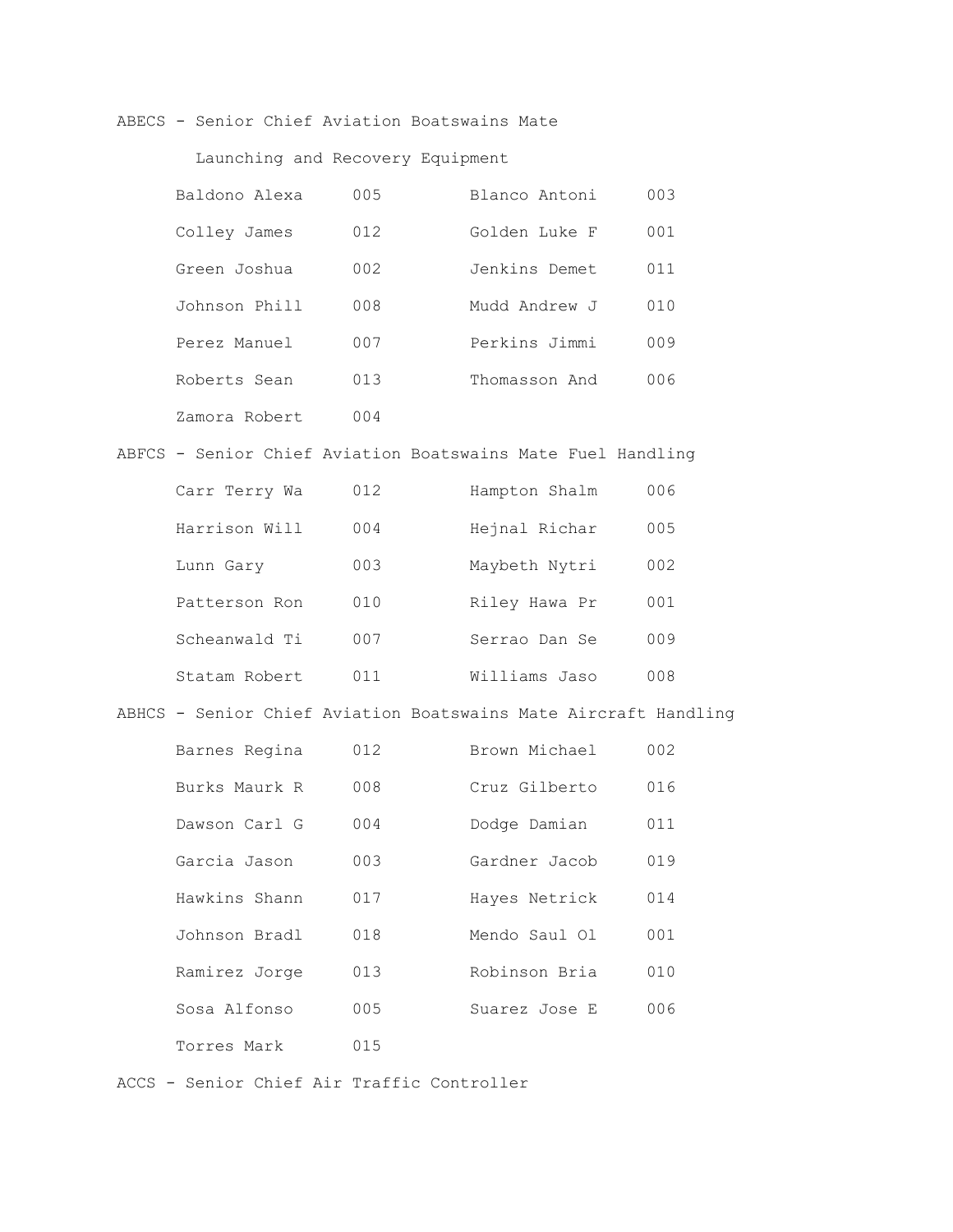| Braunshausen  | 004 | Brooks Gavril | 002 |
|---------------|-----|---------------|-----|
| Bruder Jeffre | 013 | Dorich Andrew | 015 |
| Gravely Eric  | 011 | Gregory Arith | 009 |
| Hopkins Larry | 001 | Hoy Melanie P | 005 |
| Nation Ronesh | 006 | Ollinger Chri | 014 |
| Simon Joshua  | 012 | Trammell Lisa | 003 |
| Welch Howard  | 007 | Williams Jeva | 010 |
| Wooten Michae | 008 |               |     |

### ADCS - Senior Chief Aviation Machinists Mate

| Andrews James | 025 | Arrington Ale | 003 |
|---------------|-----|---------------|-----|
| Aurellano Rey | 042 | Austin Thomas | 022 |
| Benitez Jose  | 047 | Blanco Justin | 040 |
| Bourget Andre | 013 | Bright Terry  | 033 |
| Brutton Loren | 049 | Buchanan Skyl | 041 |
| Caverly Warre | 050 | Covington Joh | 038 |
| Dubey Mark Ed | 015 | Eadie Moses D | 004 |
| Fordyce Jason | 046 | Glasl Thomas  | 018 |
| Goquen James  | 028 | Guevara Nemro | 029 |
| Guzman Wendel | 035 | Humarang Gian | 043 |
| Hylton Shane  | 007 | Kearns Brian  | 036 |
| Laxton Philli | 034 | Leclaire Ryan | 012 |
| Lloyd Rodwell | 017 | Lyles James L | 006 |
| Mcgee Gerald  | 016 | Medina Hector | 031 |
| Mollohan Sean | 005 | Munet Theresa | 039 |
| Munoz Paul St | 011 | Opalec Richar | 032 |
| Patterson Edu | 008 | Perkins Brand | 027 |
| Pinkerton Eri | 024 | Pinzon Leandr | 023 |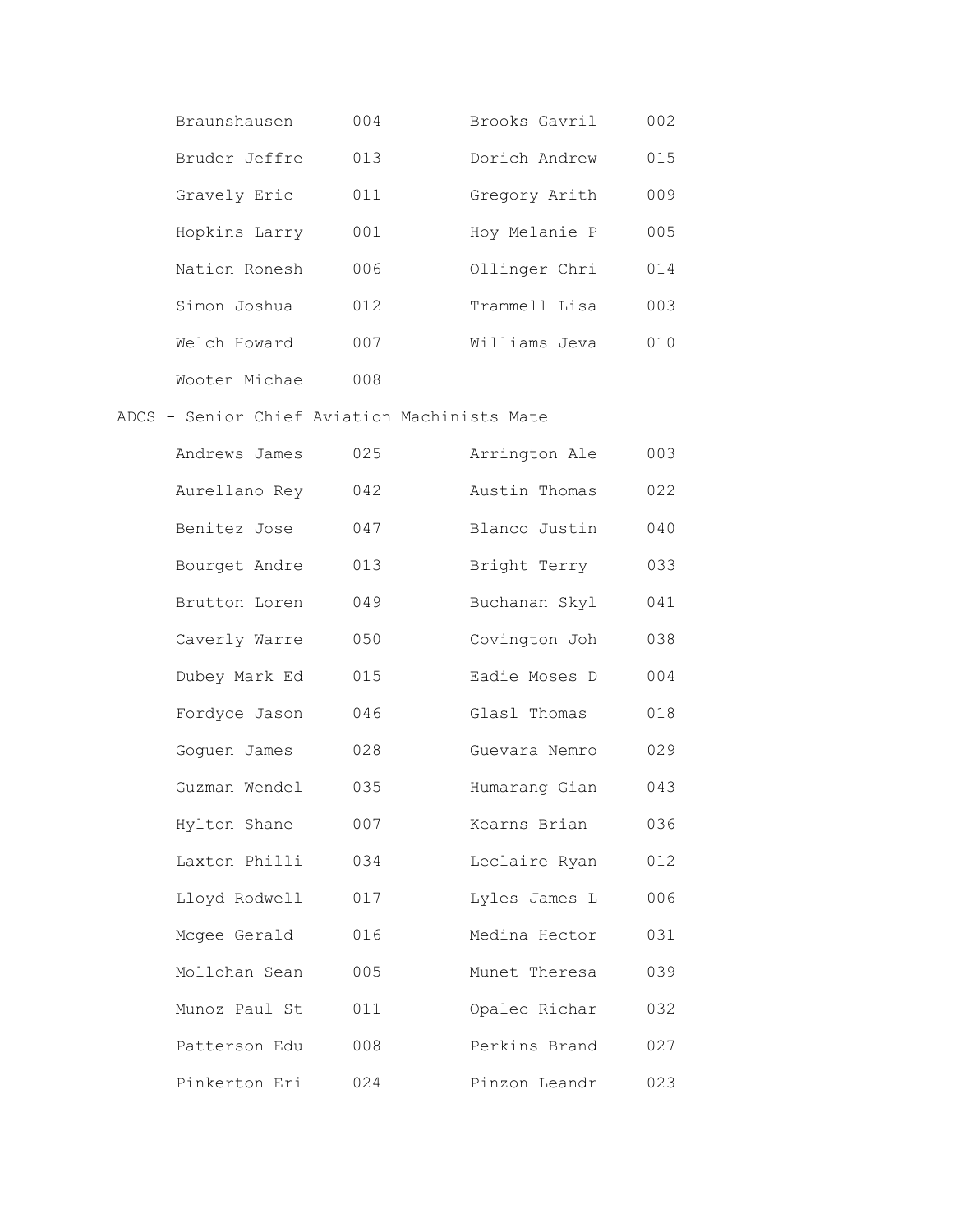| Ramirez Guill | 010 | Rentas David  | 048 |
|---------------|-----|---------------|-----|
| Santos Robin  | 045 | Schubert Jodi | 002 |
| Semones Kenne | 026 | Sesay Abdul   | 021 |
| Spandonis Ken | 044 | Thomas Terren | 001 |
| Torchia Luke  | 019 | Turner Richar | 030 |
| Villanuevabor | 020 | Waldon Eddie  | 009 |
| Warden Mashan | 037 | Warren Sandra | 014 |

### AECS - Senior Chief Aviation Electricians Mate

| Brockett Stev | 033 | Callaway Mich | 035 |
|---------------|-----|---------------|-----|
| Cardenas Jose | 004 | Carpenter Chr | 040 |
| Chilzer Timot | 027 | Davidson Chri | 013 |
| Dowdy Jason C | 014 | Dumond Trevor | 022 |
| Elliott Cody  | 019 | Flood Matthew | 024 |
| Gaither Larry | 016 | Gartner Jason | 036 |
| Gomez Jorge   | 017 | Grose Amanda  | 003 |
| Hagstrom Joel | 038 | Halford Gavin | 012 |
| Kennedy Norma | 008 | Kleski Benjam | 023 |
| Lewis Michael | 037 | Maltbie Amand | 039 |
| Mandigo Travi | 029 | Mason Scott M | 010 |
| Medrano Jose  | 001 | Molyneaux Jas | 007 |
| Peterson Andr | 034 | Rambert Chris | 041 |
| Rodriguez Eri | 002 | Schof Darrel  | 031 |
| Schultz Cody  | 009 | Spink Joseph  | 020 |
| Stone Kenny D | 032 | Sweet Brian E | 011 |
| Thresher Bria | 026 | Turney Adam G | 030 |
| Vanlandingham | 005 | Veith Timothy | 006 |
| Wade John Rya | 021 | Waldman Jason | 025 |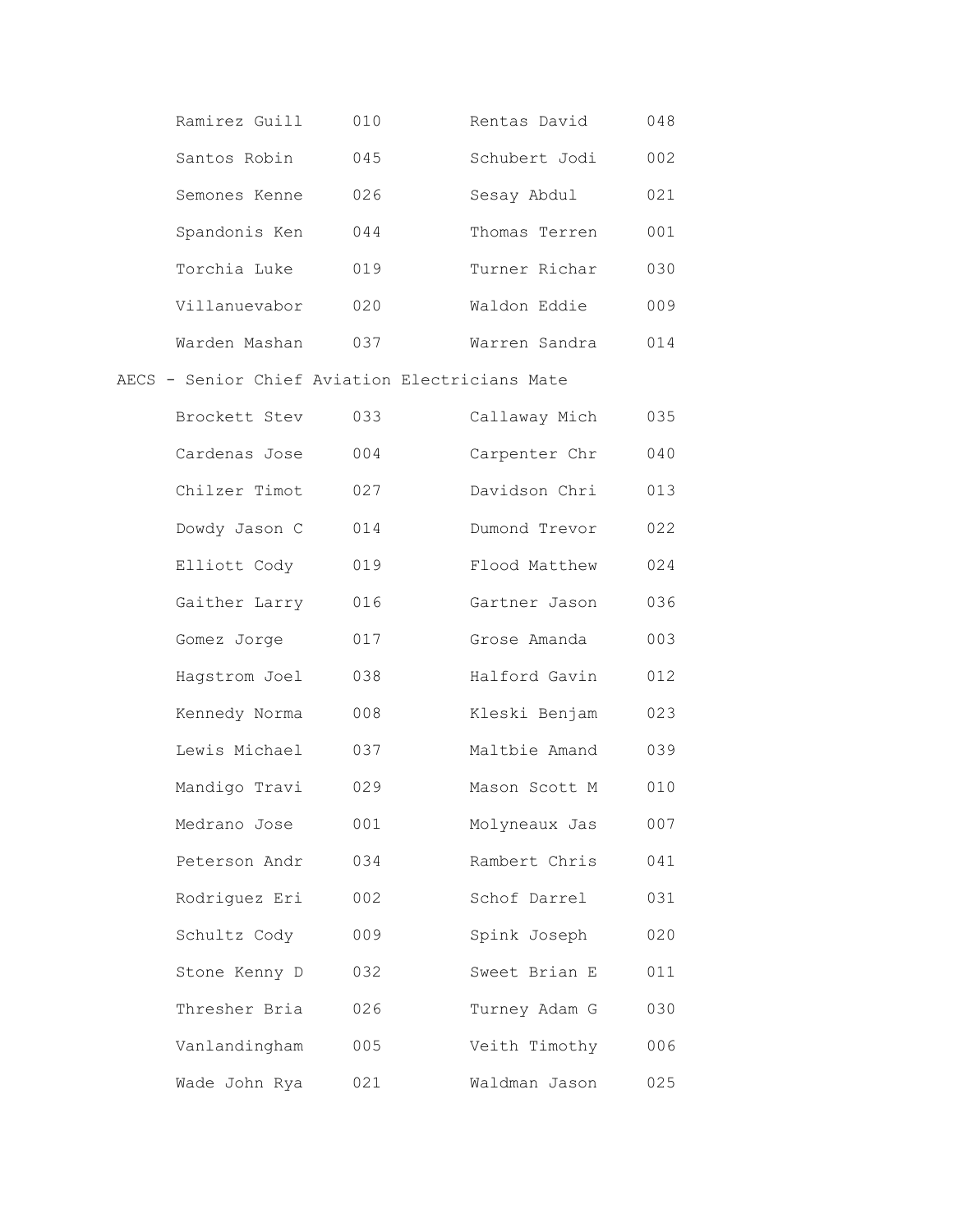| Walker Dameon | 028 | Weatherford M | 018 |
|---------------|-----|---------------|-----|
| Williams Jerr | 015 |               |     |

## AGCS - Senior Chief Aerographers Mate

| Douglas Eugen | 005 | Jackson Charl | 003 |
|---------------|-----|---------------|-----|
| Martin Christ | 001 | Rawlins Kimbe | 002 |
| Thies Daniel  | 004 |               |     |

AMCS - Senior Chief Aviation Structural Mechanic

| Anderson Eric | 026 | Beardsley Nic | 049 |
|---------------|-----|---------------|-----|
| Beattie James | 009 | Belgrave Mich | 016 |
| Bertschinger  | 045 | Bitor Yusmani | 035 |
| Borrowman Cha | 038 | Brooks Brian  | 003 |
| Brumley Shane | 028 | Bulaon Gerald | 018 |
| Cash Michael  | 032 | Cox Brandon W | 048 |
| Curtis Dusty  | 014 | Davis Miranda | 047 |
| Deasis Jimmy  | 041 | Delacruz Mari | 023 |
| Dressler Derr | 022 | Dunaway Richa | 034 |
| Estes Justen  | 010 | Figel Suzanne | 051 |
| Garcia Carlos | 007 | Gonzalez Pedr | 046 |
| Griffis Trace | 039 | Hall Joseph T | 008 |
| Harris Samuel | 002 | Houlihan Mich | 019 |
| Hughes Willia | 025 | Johnson Ronal | 005 |
| Lancaster Les | 006 | Leidigh Willi | 052 |
| Mccullough Do | 040 | Mikolajewski  | 050 |
| Moreland Pasq | 042 | Mosqueramacia | 036 |
| Nelson Roger  | 029 | Norton Bobby  | 021 |
| Partridge Her | 012 | Pender Jesse  | 004 |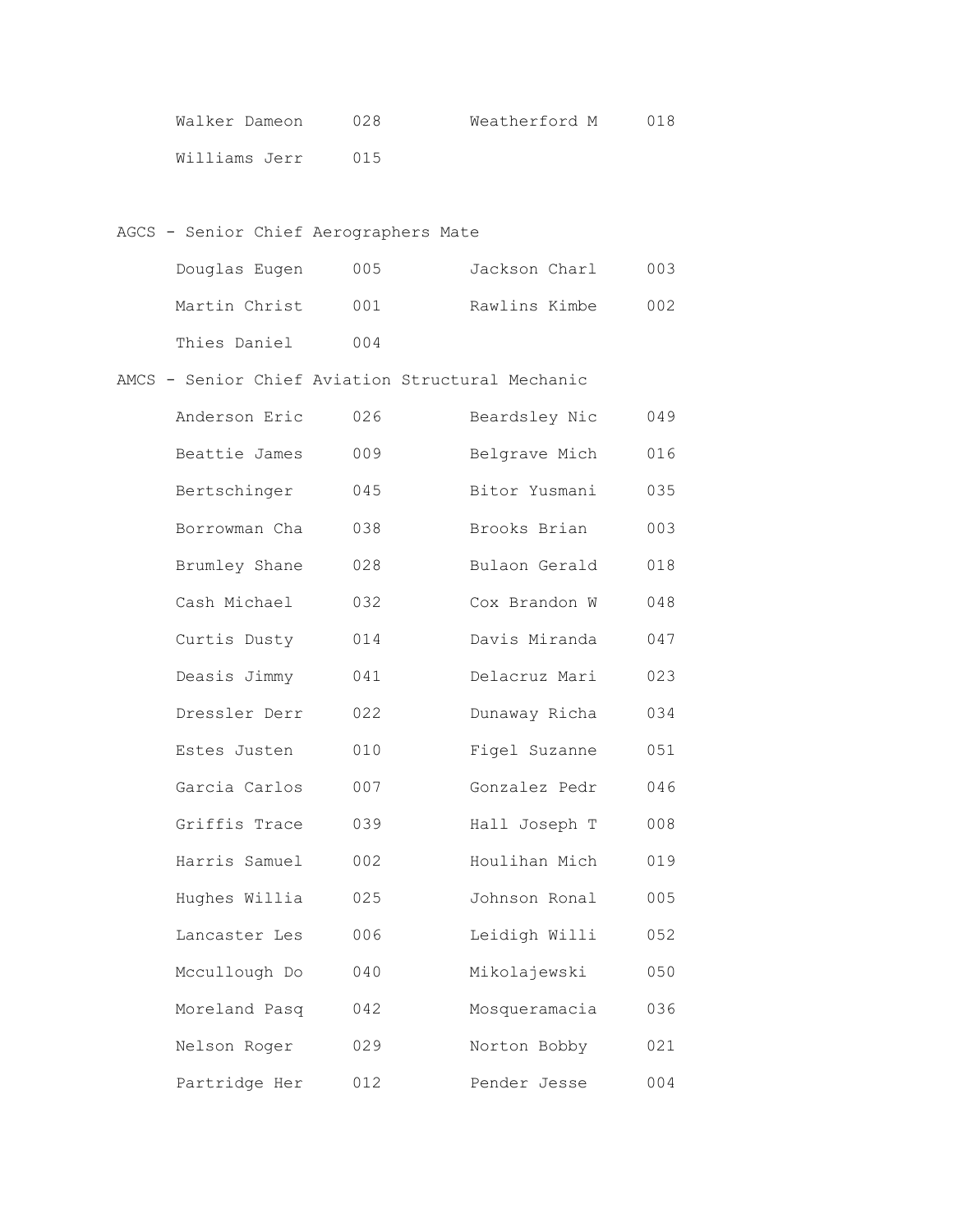| Phillips Jaso | 024             | Porter Matthe | 020 |
|---------------|-----------------|---------------|-----|
| Pras David J  | 011             | Riddle Mathew | 043 |
| Roberts Suzan | 033             | Shellenberger | 017 |
| Sosavillalva  | 0 <sub>01</sub> | Staniford Ker | 030 |
| Tackett Justi | 044             | Taqulao Andre | 037 |
| Thistle Robin | 015             | Vallencourt J | 013 |
| Whipple Harry | 0.31            | Williams Kero | 027 |

AOCS - Senior Chief Aviation Ordnanceman

| Aaron Johann  | 010 | Baker Christo | 006 |
|---------------|-----|---------------|-----|
| Burner Terry  | 011 | Carter Julius | 007 |
| Crocker Lisa  | 008 | Delacruz Jose | 005 |
| Delange Andre | 023 | Flake Robert  | 004 |
| Gentry Mauric | 028 | Godsey Anthon | 002 |
| Goodenough Pa | 025 | Gray Eric Dea | 012 |
| Guernsey Denn | 014 | Harris Gary D | 001 |
| Hernandez Sha | 021 | Johnson Jamie | 018 |
| Kellogg Mark  | 016 | Liverpool Rud | 027 |
| Markham Claud | 020 | Morris Christ | 013 |
| Prescott Myro | 015 | Quihuis Randy | 022 |
| Salazar Pedro | 024 | Squires Dwayn | 003 |
| Swinger Orlan | 019 | Terry Douglas | 009 |
| Washington An | 026 | Wiedemann War | 017 |
|               |     |               |     |

|               |     | ASCS - Senior Chief Aviation Support Equipment Technician |     |
|---------------|-----|-----------------------------------------------------------|-----|
| Calilung Herb | 005 | Carmona Vince                                             | 008 |
| Contreras Jua | 006 | Ghacham Jamil                                             | 007 |
| Hippolyte Jos | 004 | Jordan Jesse                                              | 002 |
| Ruizvallejo R | 001 | Villegas Arma                                             | 003 |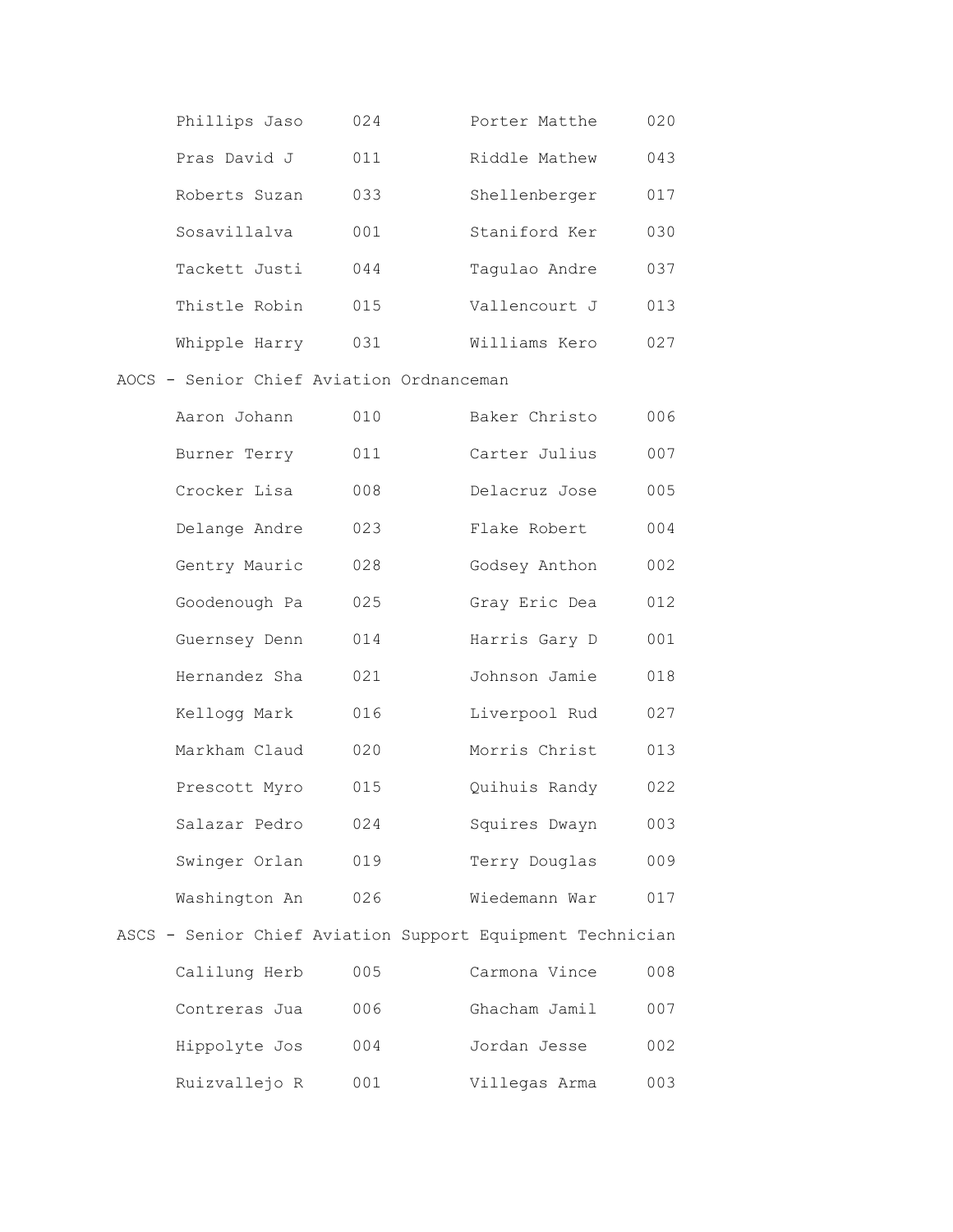### ATCS - Senior Chief Aviation Electronics Technician

| Antweiler Wil | 058 | Brooks David  | 063 |
|---------------|-----|---------------|-----|
| Buchanan Jame | 057 | Burrous Antho | 048 |
| Castillo Adan | 031 | Chadwick Char | 042 |
| Chandler Chri | 011 | Chapman Tracy | 025 |
| Choisnet Eric | 026 | Crew Jake All | 047 |
| Dean Ryan Oli | 045 | Decker James  | 054 |
| Emenhiser Eri | 020 | Fain Dennis L | 053 |
| Field Joshua  | 009 | Flaherty Bren | 012 |
| Flores Crysti | 051 | Foster Arthur | 004 |
| Funderburk Th | 044 | Gaines Jesse  | 060 |
| Garcia Aaron  | 001 | Gladding Adam | 056 |
| Gordon Justin | 039 | Grim Adam Tro | 016 |
| Heredia Jorge | 043 | Hoag Randy Al | 018 |
| Holbrook Rona | 021 | Hutchens Chad | 003 |
| Johnson Richa | 014 | Jones Jeffrey | 005 |
| Jones Ryan Ch | 024 | Keck Daniel L | 061 |
| Kelly Raymond | 055 | Kuykendall Jo | 052 |
| Langton Joshu | 028 | Lartique Just | 017 |
| Legaspi Vanow | 010 | Liddle Willia | 022 |
| Long Suzanne  | 019 | Lovett Robert | 006 |
| Malone Randy  | 034 | Mccord Robert | 035 |
| Mcgaughey Bry | 007 | Mercier Eric  | 062 |
| Mickey John E | 033 | Mitchell Mich | 002 |
| Partain Ronal | 023 | Peterson Mark | 013 |
| Ramirez Andy  | 015 | Rauch Jason H | 036 |
| Rawls Casey A | 046 | Raymundo Arvi | 040 |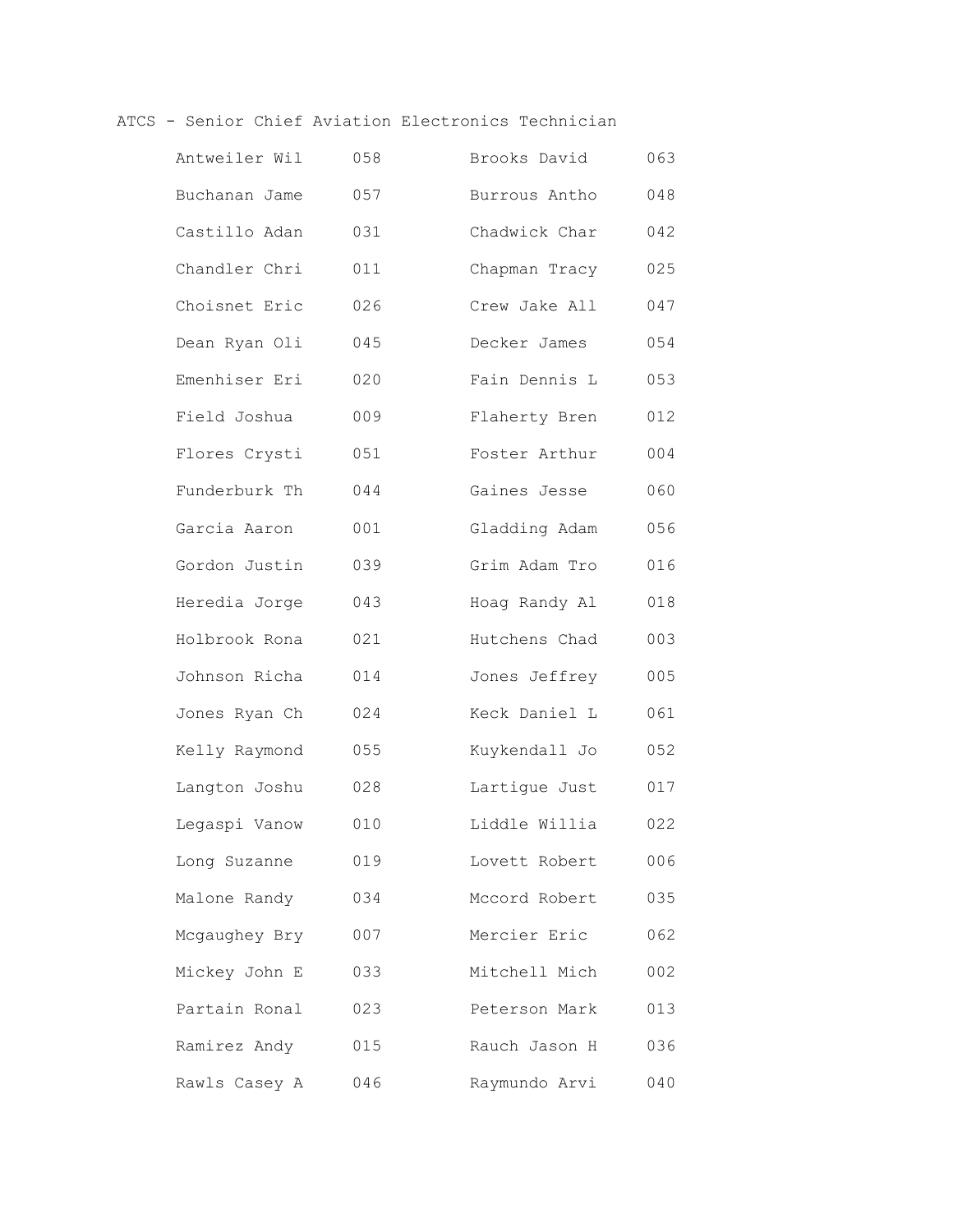| Riner James M                                    | 037 | Rustin Eric L | 032 |
|--------------------------------------------------|-----|---------------|-----|
| Saunders John                                    | 059 | Stephens Jimm | 030 |
| Stich John Ed                                    | 029 | Webb Robert A | 008 |
| Whiteside Rod                                    | 050 | Willer Jared  | 064 |
| Williams Schu                                    | 038 | Wright John A | 027 |
| Zavala Anthon                                    | 049 | Zielke Carey  | 041 |
| AWFCS - Senior Chief Naval Aircrewmen Mechanical |     |               |     |
| Carrillo Arma                                    | 001 | Dempsey Benja | በበ7 |

| Edwards Brett | 002 | Lloyd William | 003 |
|---------------|-----|---------------|-----|
| Moncada Jaime | 006 | Nordstrom Eri | 005 |
| Weaver Jesse  | 004 |               |     |

AWOCS - Senior Chief Naval Aircrewmen Operator

| Beeding Chris | 006 | Darling Kimbe | 007 |
|---------------|-----|---------------|-----|
| Eckels Christ | 004 | Jessee Adam D | 002 |
| Jones Austin  | 005 | Mcafee Jeremy | 001 |
| Russell Brand | 009 | Vaughn Adrian | 008 |
| Watson Christ | 003 |               |     |

|               |     | AWRCS - Senior Chief Naval Aircrewmen Tactical-Helicopter |     |
|---------------|-----|-----------------------------------------------------------|-----|
| Anton Christo | 002 | Ballard Steve                                             | 008 |
| Bryant Gary A | 007 | Compton Mark                                              | 003 |
| Hunter Nichol | 006 | Santini Adria                                             | 004 |
| Skroder Jon P | 001 | Voqel Joshua                                              | 009 |
| Watson John J | 005 |                                                           |     |

AWSCS - Senior Chief Naval Aircrewmen Helicopter

| Bell Jonathan | 008 | Blackman Deri | 012 |
|---------------|-----|---------------|-----|
| Blunt Daniel  | 010 | Cooper Joshua | 005 |
| Davis James R | 003 | Evers Benjami | 002 |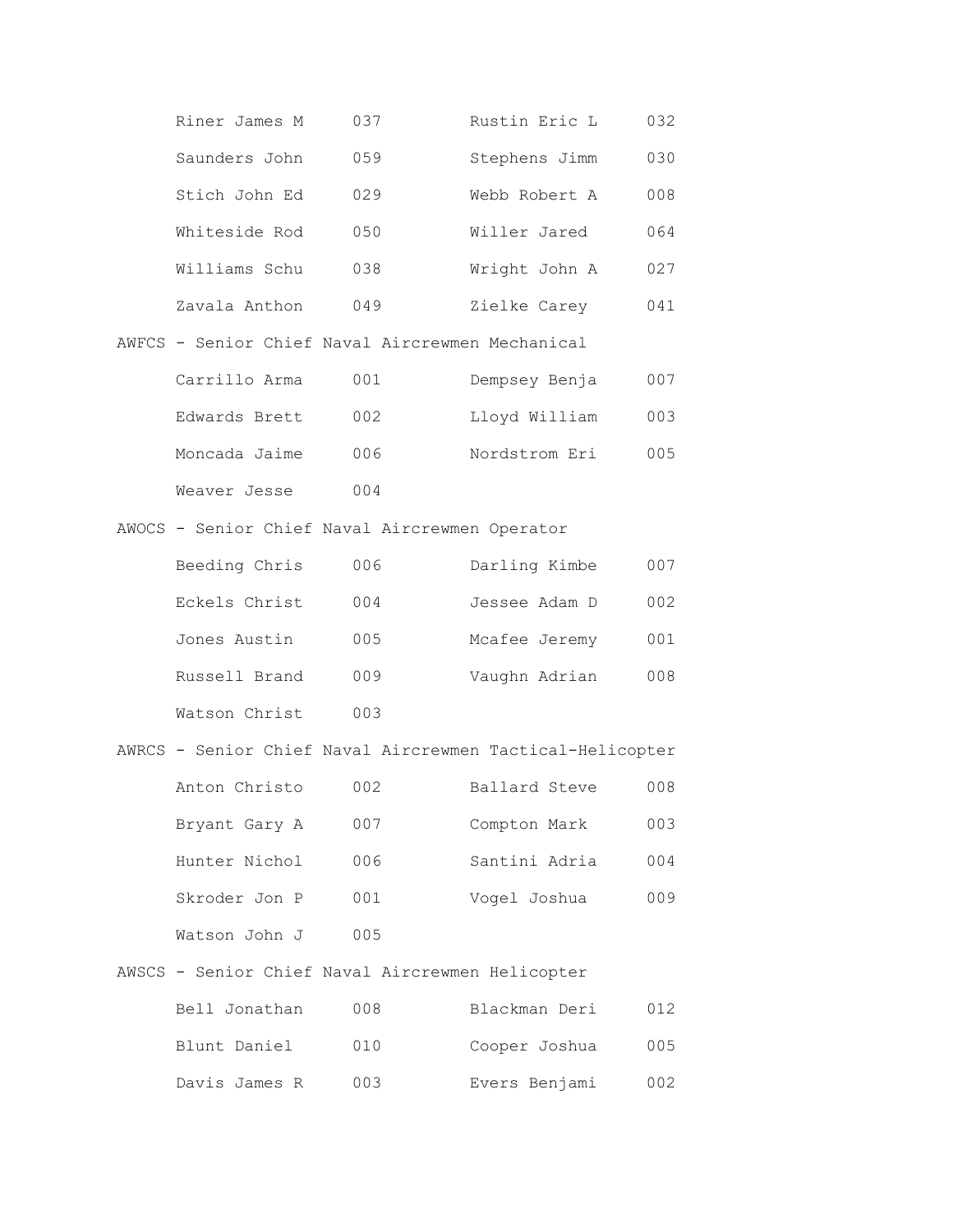| Flowers Matth | 001 | Grant Ryan St | 004 |
|---------------|-----|---------------|-----|
| Hove Wade Lee | 007 | Husband Josh  | 009 |
| Lebron Jose M | 011 | Sisler Michae | 006 |

### AWVCS - Senior Chief Naval Aircrewmen Avionics

| Miquez Jake S | 003 | Reay Ryan Sco | 001 |
|---------------|-----|---------------|-----|
| Rice Eric And | 002 |               |     |

### AZCS - Senior Chief Aviation Maintenance Administrationman

| Douglas Rasha | 006 | Garrett Frank | 008 |
|---------------|-----|---------------|-----|
| Kunkel Bruce  | 001 | Marker Gerald | 007 |
| Martinez Jaso | 005 | Reddick Erika | 003 |
| Tiggs Shayla  | 004 | Zehnpfennig J | 002 |

#### BMCS - Senior Chief Boatswains Mate

| Ashton Darin  | 008 | Astatkie Dawi | 001 |
|---------------|-----|---------------|-----|
| Barrenos Rudd | 007 | Bernaquez Wal | 014 |
| Blackman Gabr | 025 | Bonin Brandon | 036 |
| Bui Phuc Oui  | 020 | Bunch Brian J | 024 |
| Chasmar James | 012 | Christie Milt | 006 |
| Collings Garr | 022 | Ditimus Lamar | 026 |
| Golden David  | 031 | Hall Travis M | 019 |
| Hunt Conrad S | 037 | Hutchinson Mi | 027 |
| Kelso Jennife | 028 | Palma Crystal | 023 |
| Ricketts Kayo | 035 | Robertson Dan | 005 |
| Ross Matthew  | 032 | Sailor Nicole | 018 |
| Schaneville G | 030 | Smith Kevin A | 010 |
| Spiridonov Dm | 033 | Tidwell Josep | 002 |
| Vargas Joaqui | 013 | Vasquez David | 015 |
| Vinarao Alvin | 016 | Walker Donald | 009 |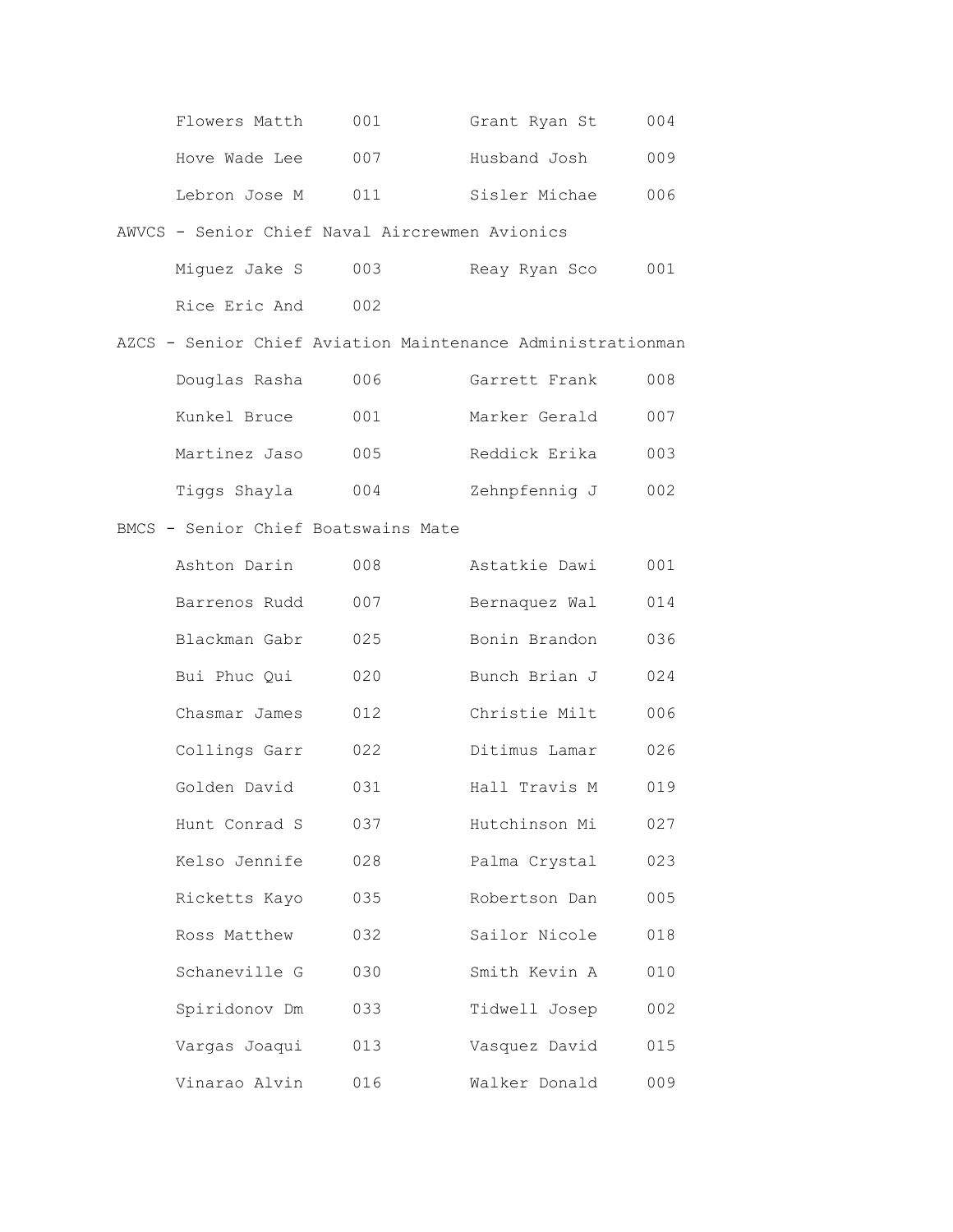| Walker Kyle M | 034 | Weigand Steve | 003 |
|---------------|-----|---------------|-----|
| White Christo | 011 | Williams Char | 029 |
| Woken Richard | 004 | Woodward Chri | 017 |
| Young Sumner  | 038 |               |     |

CECS - Senior Chief Construction Electrician

| Baldwin Danie | 001 | Parsons Buddy | 003 |
|---------------|-----|---------------|-----|
| Stephens Derr | 002 |               |     |

CMCS - Senior Chief Construction Mechanic

| Balius Scott  | 002 | Broussard Dar | 014 |
|---------------|-----|---------------|-----|
| Gall Seth Ben | 006 | Garcia Luis H | 004 |
| Mcclain Crist | 015 | Moreno Anthon | 007 |
| Moyer John Wa | 005 | Omalley Brian | 009 |
| Pearse Jerry  | 003 | Peart Clevela | 010 |
| Peterson Desm | 013 | Plummer Timot | 011 |
| Ramirez Gusta | 012 | Sanders Willi | 008 |
| Stuart Mitche | 001 |               |     |

# CSCS - Senior Chief Culinary Specialist Submarine Qualified

| Edwards James | 009 | Felten Michae | 001 |
|---------------|-----|---------------|-----|
| Foster Willia | 007 | Montford Dani | 002 |
| Peddycoart Ch | 004 | Pope David Ma | 003 |
| Ramos Brandon | 006 | Shipley Mark  | 005 |
| Wells Simon C | 010 | Wise Todd All | 008 |

# CSCS - Senior Chief Culinary Specialist

| Abel Matthew  | 015 | Addleman Curt | 016 |
|---------------|-----|---------------|-----|
| Alexander Joh | 001 | Alston Tony J | 044 |
| Ayala Heidima | 026 | Barnes Dusty  | 046 |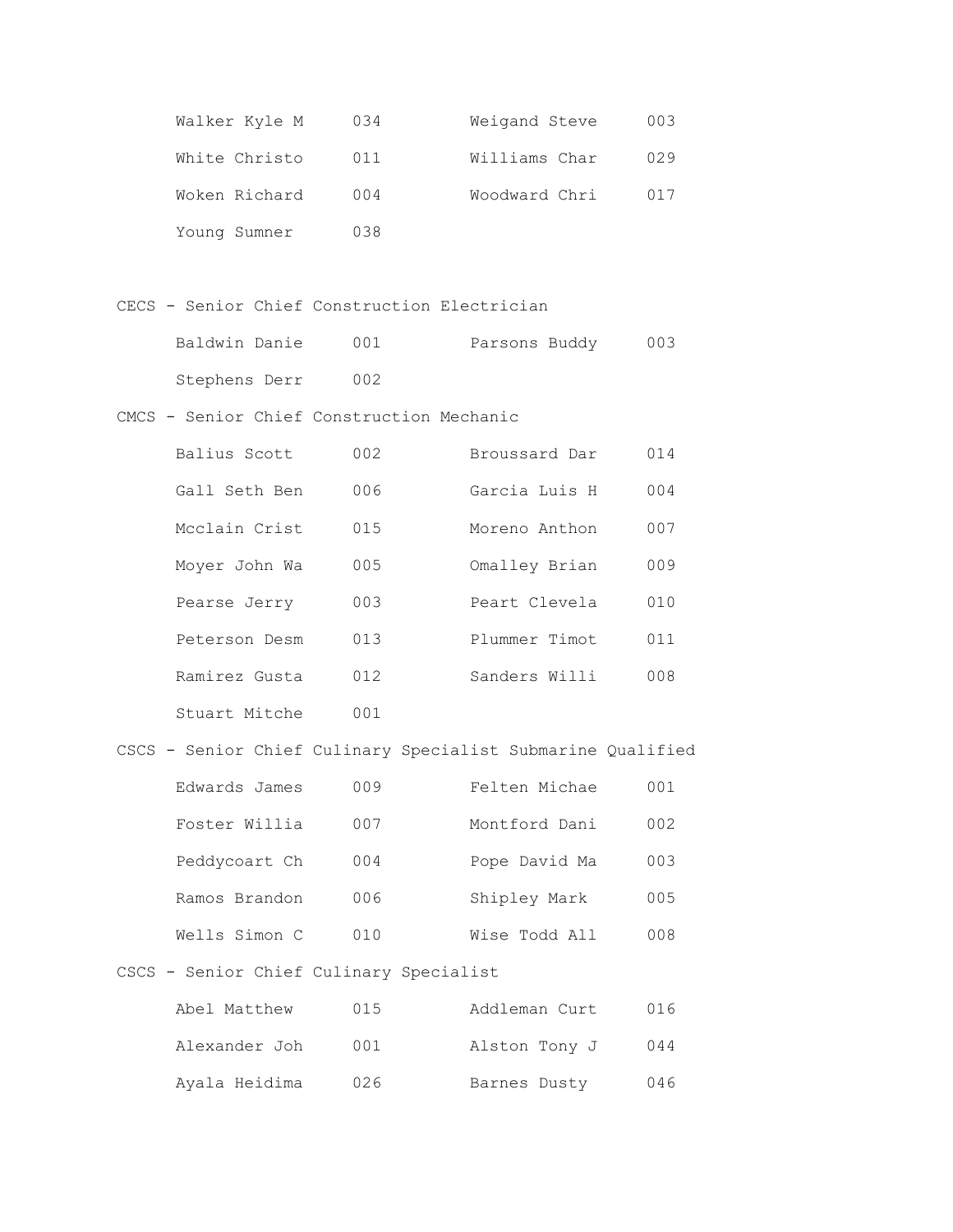| Brown Charles | 039 | Brown Kevin M | 055 |
|---------------|-----|---------------|-----|
| Browne Wayne  | 050 | Buenaflor Dan | 028 |
| Burston David | 013 | Carvalho Eliz | 036 |
| Childers Sher | 056 | Davis Charles | 045 |
| Delacruz Chri | 018 | Donovan Shane | 012 |
| Edwards Micha | 023 | Farmer Michae | 034 |
| Fitch Jack Wi | 002 | Franklin Blak | 040 |
| Freel Donald  | 011 | Freyberg Kris | 043 |
| Gooch Jason L | 037 | Hooper Anthon | 022 |
| Icayan Dennis | 010 | Ideker Derek  | 032 |
| Jackson Lakes | 014 | Johansen Alda | 048 |
| Johnson Sarma | 004 | Jones Pearlin | 006 |
| Knight Jason  | 021 | Marshall Tesh | 049 |
| Mcfarlane Mat | 033 | Miranda John  | 020 |
| Montgomery Co | 054 | Ollison Shawn | 008 |
| Oneil Pamela  | 029 | Pacho Flordel | 035 |
| Phifer Robert | 009 | Reetz Alan Al | 019 |
| Richards Garr | 038 | Rickerson Way | 017 |
| Robinson Donn | 047 | Robles Aneuri | 057 |
| Romero Wilfre | 042 | Simpson Micha | 003 |
| Steenhard Cor | 041 | Strunk Bobby  | 005 |
| Thomas Stacey | 051 | Torres Edwin  | 025 |
| Torres Maria  | 027 | Trinidad Maur | 052 |
| Villamor Nino | 007 | Watson Sheron | 030 |
| Whitman Timot | 053 | Wright Jon Ow | 031 |
| Yanagihara Ri | 024 |               |     |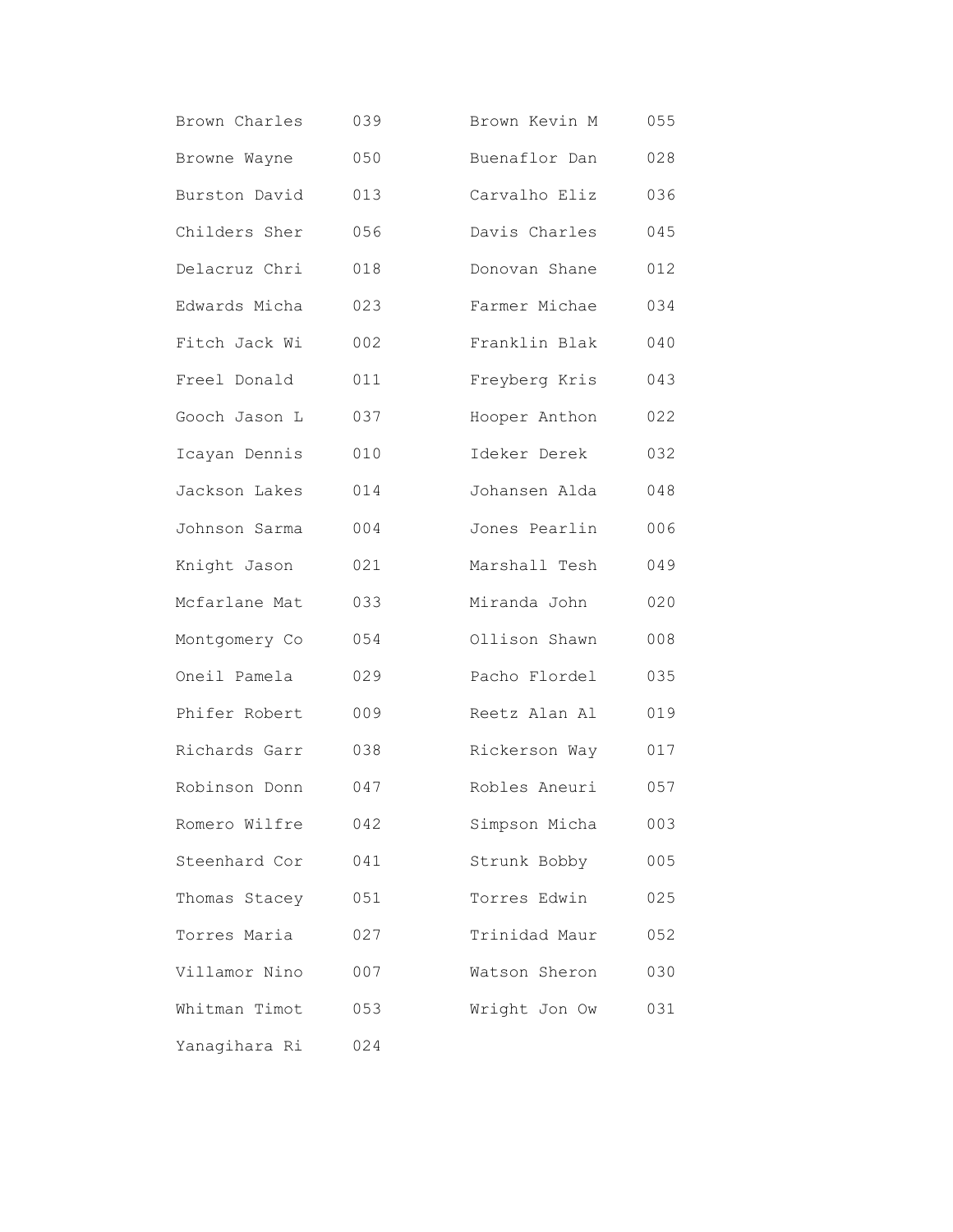CTICS - Senior Chief Cryptologic Technician Interpretive

(Middle East and North Africa)

| Besharati Sas | 003  | Johnson Marci | 001 |
|---------------|------|---------------|-----|
| Michaud Yves  | 004  | Norman Richar | 005 |
| Pullins Zacha | 002. |               |     |

CTICS - Senior Chief Cryptologic Technician Interpretive (East and Far East Asia)

Harvey James 002 Keough Erich 001

CTICS - Senior Chief Cryptologic Technician Interpretive

(Latin and South America)

Huerta Laura 002 Pierrelouis J 001

CTICS - Senior Chief Cryptologic Technician Interpretive (Eastern Europe) Fells Trevor 001

CTMCS - Senior Chief Cryptologic Technician Maintenance

| Birkholz Adam | 001 | Horton Michae | 003 |
|---------------|-----|---------------|-----|
| Klepper Joshu | 004 | Sanico Michae | 002 |

CTNCS - Senior Chief Cryptologic Technician Networks

| Baxter Laura  | 003 | Chubb Daniel  | 006 |
|---------------|-----|---------------|-----|
| Davis James L | 005 | Hayes Zachari | 004 |
| Mandarich Jos | 008 | Richter Chris | 001 |
| Scott Jeremy  | 002 | Vavra Richard | 007 |

CTRCS - Senior Chief Cryptologic Technician Collection

| Campolo Vince | 014   | Carter Eric J | 008 |
|---------------|-------|---------------|-----|
| Downs Eric Ca | 009   | Ellis Dominic | 007 |
| Epps Reginald | 020   | Erickson Dere | 015 |
| Gomez Ernesto | 016   | Griffitts And | 005 |
| Jensen Michae | N 1 7 | Judson Amanda | 010 |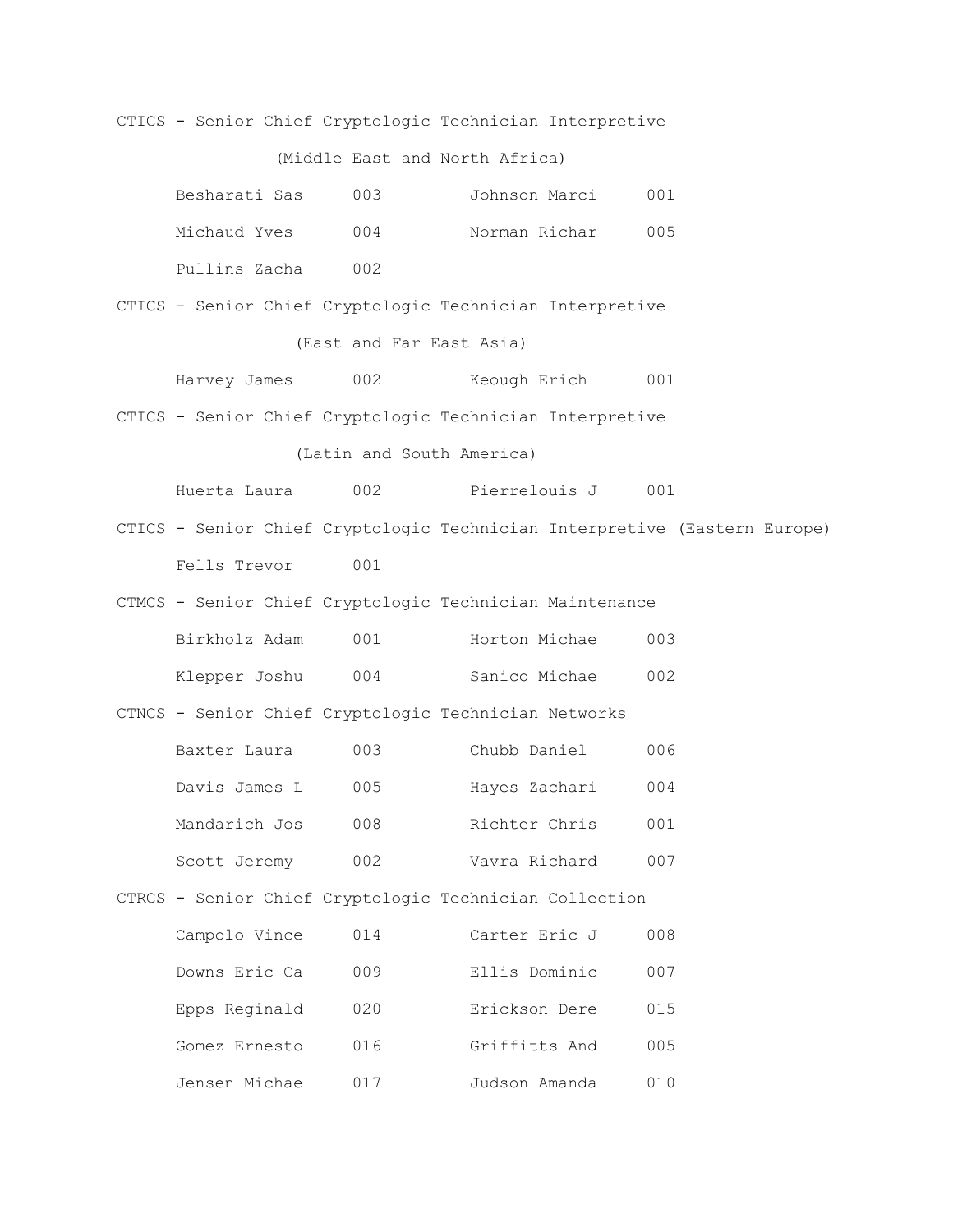| Keenon Adam T | 018 | Long Thomas J | 011 |
|---------------|-----|---------------|-----|
| Major Darrin  | 003 | Mitchell Ange | 001 |
| Morrison Ian  | 012 | Perno Michael | 006 |
| Rauschendorfe | 002 | Steed David A | 004 |
| Stenger Jacob | 019 | Vola Denise N | 013 |

CTTCS - Senior Chief Cryptologic Technician Technical

| Breedlove Mar | 006 | Burns Kristof | 011  |
|---------------|-----|---------------|------|
| Darling Bryan | 002 | Folk Paul Rya | 013  |
| Gousha Charle | 008 | Greene Krista | 014  |
| Hyatt David C | 007 | Jones Andrew  | 003  |
| Kerr Jessica  | 015 | Peterson Marc | 010  |
| Rees Christin | 009 | Sweet Thomas  | 005  |
| Townsend Jaso | 012 | Wolford Steve | NN 1 |

### CUCS - Senior Chief Constructionman

| Asada Lorin T | 018 | Beristain Vic | 001 |
|---------------|-----|---------------|-----|
| Blackney Mich | 008 | Buckingham An | 005 |
| Bundy Thomas  | 023 | Cabral Raymon | 021 |
| Cano Angel Da | 022 | Cardona Antho | 015 |
| Conzo William | 011 | Cooke Gregory | 002 |
| Davenport Jam | 014 | Elliott Eric  | 006 |
| Fabrey Timoth | 009 | Flores Tony   | 013 |
| Johnson Kirk  | 019 | Marshall Aaro | 007 |
| Miller Craig  | 010 | Ramey Michael | 003 |
| Reddinger Jam | 004 | Sherman Danie | 016 |
| Sterner Chris | 012 | Wilburn Brett | 020 |
| Wright Anthon | 017 |               |     |

DCCS - Senior Chief Damage Controlman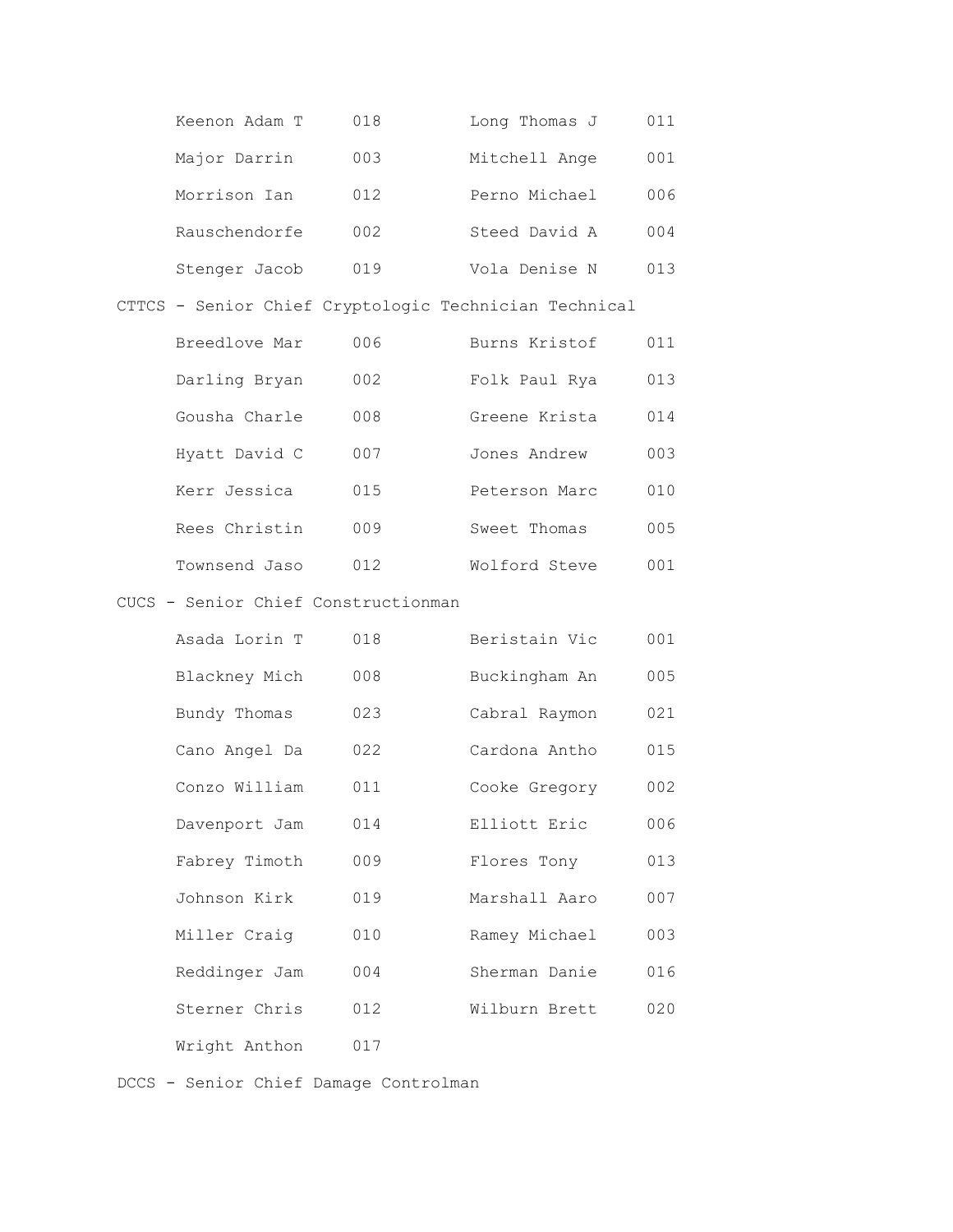| Acosta Rafael | 001 | Carig Raymund | 003 |
|---------------|-----|---------------|-----|
| Carpenter Mat | 019 | Delzer Jeffre | 015 |
| Fisher Sam We | 018 | Gaeta Jeremy  | 008 |
| German Demari | 010 | Harville Chuc | 016 |
| Howe Jamie Da | 014 | Jeffcoat Step | 020 |
| Kilson Twana  | 002 | Leggins Damon | 013 |
| Mackey Willie | 011 | Nelson Christ | 007 |
| Pargo Ellis L | 006 | Partida Aleja | 017 |
| Pope Marcus D | 009 | Sullivan John | 005 |
| Willard Damar | 004 | Williams Cory | 012 |
| Yates Theodor | 021 |               |     |
|               |     |               |     |

EMCS - Senior Chief Electricians Mate Nuclear (Submarine)

| Aquinaldo Ant | 001 | Armstrong Mic | 005 |
|---------------|-----|---------------|-----|
| Blankenship M | 006 | Brake Matthew | 004 |
| Chechile Davi | 012 | Coffey Aaron  | 002 |
| Diener Derek  | 008 | Echeandia Chr | 013 |
| Fortner Antho | 015 | Gowan Matthew | 016 |
| Hilderbrand A | 009 | Mercer Michae | 003 |
| Schulte Eric  | 011 | Shaffner Jose | 014 |
| Sims Bitt Ora | 007 | Smerz Alexand | 010 |

### EMCS - Senior Chief Electricians Mate Nuclear (Surface)

| Dodge Gary Ed | 002 | Griffin Jason | 003 |
|---------------|-----|---------------|-----|
| Hull Kyle Dav | 006 | Lattimer Joel | 004 |
| Sprankle Herb | 005 | Zwak Brian Jo | 001 |

### EMCS - Senior Chief Electricians Mate

| Abitong Sadir | 010 | Ang Johnny Re | 025 |
|---------------|-----|---------------|-----|
| Aponte Manuel | 018 | Bales Bradly  | 013 |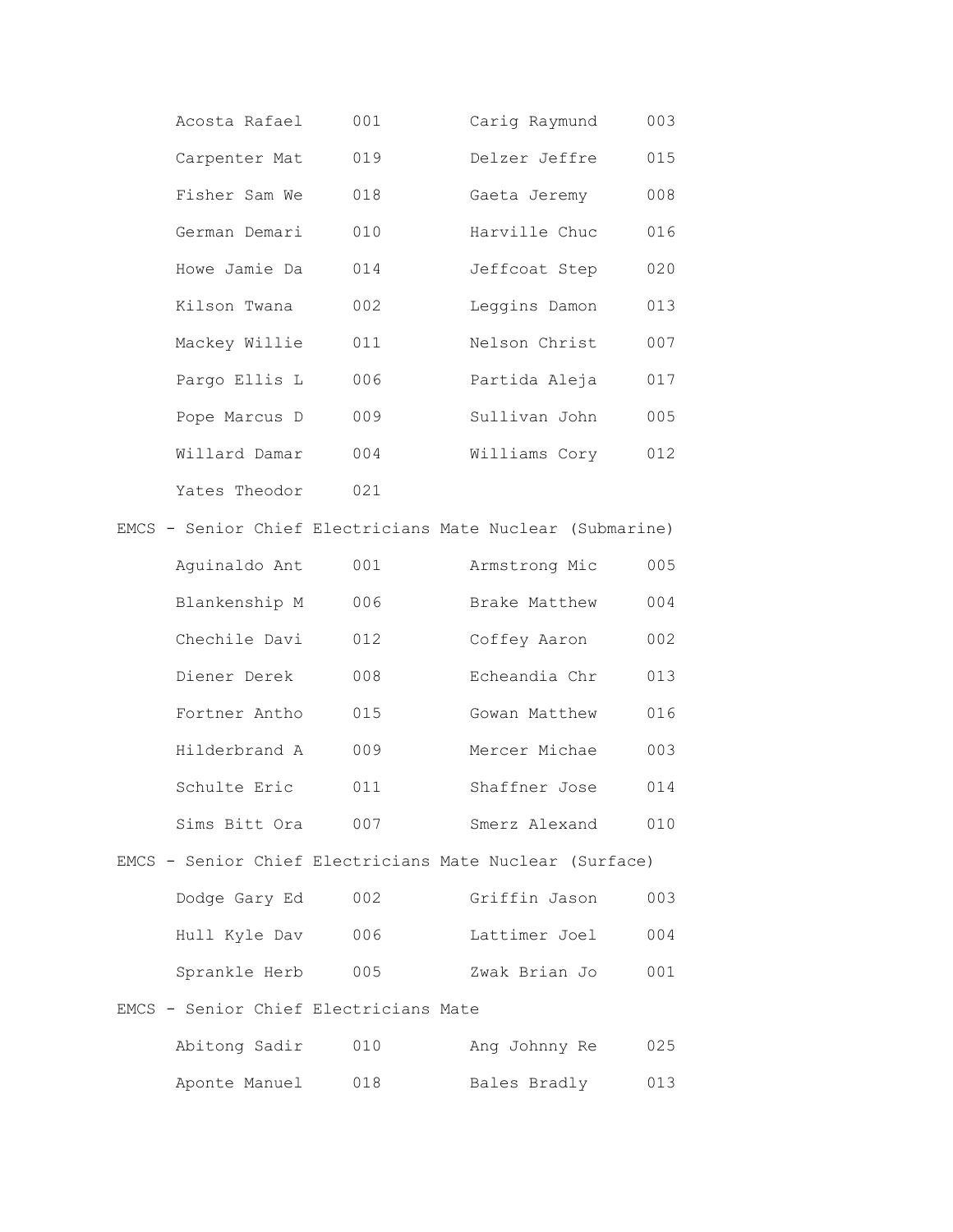| Barron Don Al                 | 024 | Borque Charli | 003 |
|-------------------------------|-----|---------------|-----|
| Brown Christo                 | 011 | Cabaddu John  | 002 |
| Conrad Mark N                 | 001 | Denne Gerard  | 028 |
| Dickerson She                 | 004 | Flemming Jeff | 012 |
| Francola Nich                 | 014 | Gonzales Jerr | 022 |
| Gonzalez Omar                 | 020 | Guidry Leonar | 016 |
| Haywood Antho                 | 021 | Hicks Clarenc | 007 |
| Holcombe Greg                 | 023 | Jaramillotumb | 017 |
| Laforteza Dio                 | 009 | Lapid Nino Je | 005 |
| Li Xiaocong                   | 019 | Maique Jeffer | 027 |
| Paul Gerson                   | 006 | Peterson Jeff | 008 |
| Susmerano Hen                 | 026 | Welch Tyrone  | 015 |
| ENCS - Senior Chief Engineman |     |               |     |
| Bricker Natha                 | 013 | Buck Bobby Ge | 006 |
| Carbonell Mar                 | 024 | Carter Robert | 023 |
| Cordon Alonzo                 | 017 | Daniel Lieura | 012 |
| Foldes Edward                 | 019 | Giddens Ryan  | 025 |
| Gumbleton Jar                 | 016 | Hand Stephen  | 008 |
| Hubbard Jerry                 | 020 | Lane William  | 005 |
| Love Robertle                 | 014 | Mack Aaron En | 003 |
| Miller Joel P                 | 018 | Murphy Shaun  | 026 |
| Murphy Terren                 | 022 | Pugh Isaac Sh | 009 |
| Reyes Antonio                 | 015 | Stowe Stephen | 011 |
| Tejeda Yvan                   | 001 | Thomas Gary M | 004 |
| Tompkins Cyle                 | 021 | Velozgranillo | 007 |
| Wahl James Le                 | 010 | Williams Juli | 002 |

EOCS - Senior Chief Equipment Operator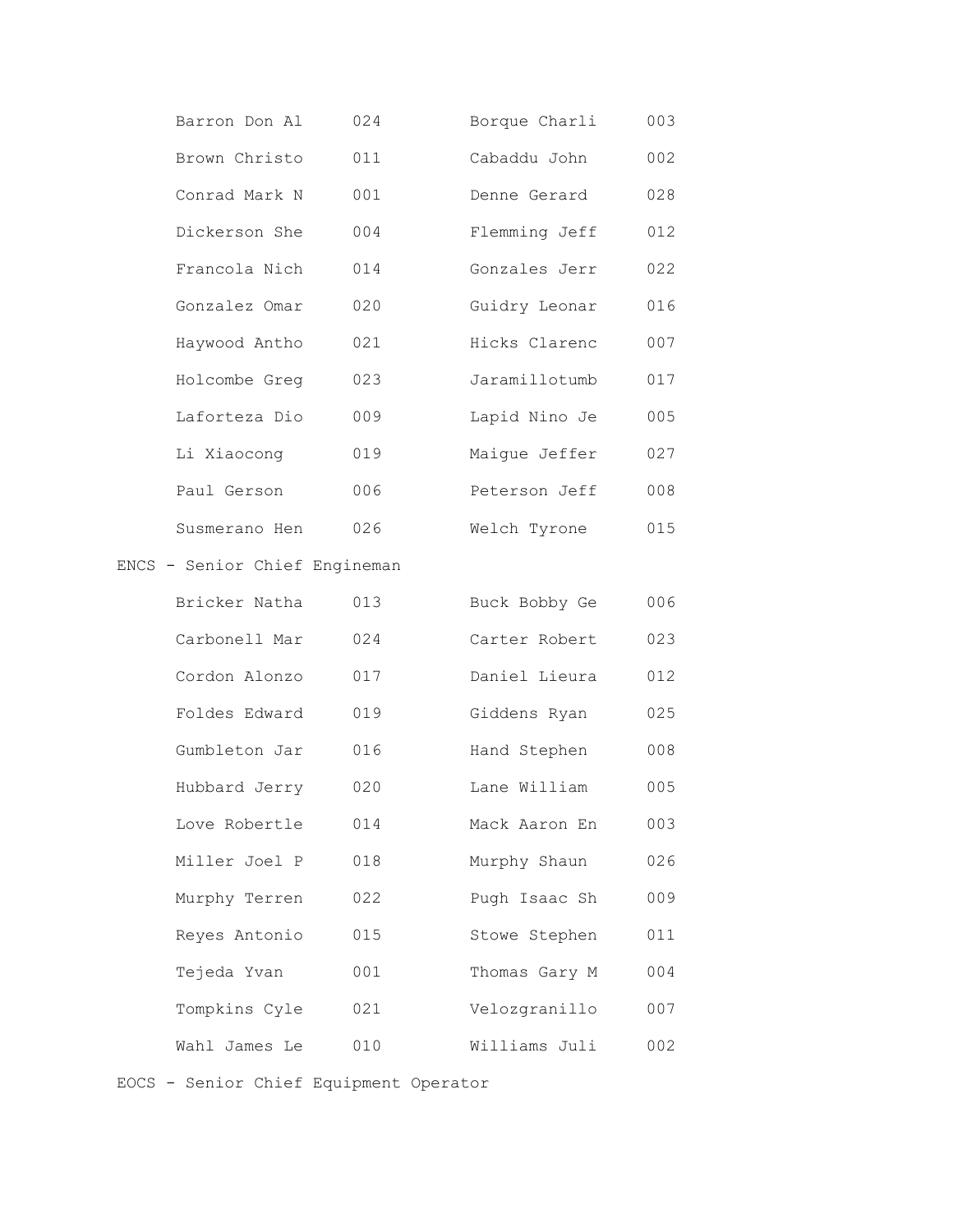| Bouck Brandon | 004 | Hallahan Just | 005 |
|---------------|-----|---------------|-----|
| Knifley Jason | 002 | Mcgaha Robert | 001 |
| Oelke Brian P | 003 |               |     |

# EODCS - Senior Chief Explosive Ordnance Disposal Technician

| Asbury Tara A | 027 | Biggs Brett E | 003 |
|---------------|-----|---------------|-----|
| Bjork Seth Ev | 010 | Brewer Joseph | 020 |
| Bryan Devon P | 028 | Christmas Joh | 034 |
| Cote Richard  | 037 | Cummings Seth | 004 |
| Davis Jack Cr | 024 | Delgadillo Gi | 043 |
| Dewey Kyle Pa | 026 | Donley Deakin | 030 |
| Eichas Christ | 036 | Gamez Xavier  | 009 |
| Hanson Jack A | 019 | Hawley David  | 029 |
| Hebert James  | 041 | Hilbert James | 042 |
| Hurley Geoff  | 018 | Jacobsen Earl | 040 |
| King Jeffrey  | 025 | Knick Jason D | 015 |
| Kristoffersen | 022 | Lindquist Jer | 014 |
| Makaneole Jam | 016 | Mudloff Dillo | 046 |
| Palmer Stephe | 013 | Pierson Keith | 007 |
| Richards John | 023 | Rivers Steven | 047 |
| Rother Bryan  | 044 | Sabo Clifford | 017 |
| Schneider Car | 031 | Sedano Roy Ef | 005 |
| Silva Epifani | 039 | Smith Gary Pa | 012 |
| Spencer Dylan | 008 | Spengler Jeff | 001 |
| Stevenson Jos | 045 | Sutterby Sila | 033 |
| Taylor Philip | 038 | Vanness Grego | 021 |
| Waddell James | 035 | Wagner Robert | 002 |
| Walton Bryan  | 011 | Wood Bobby Ra | 032 |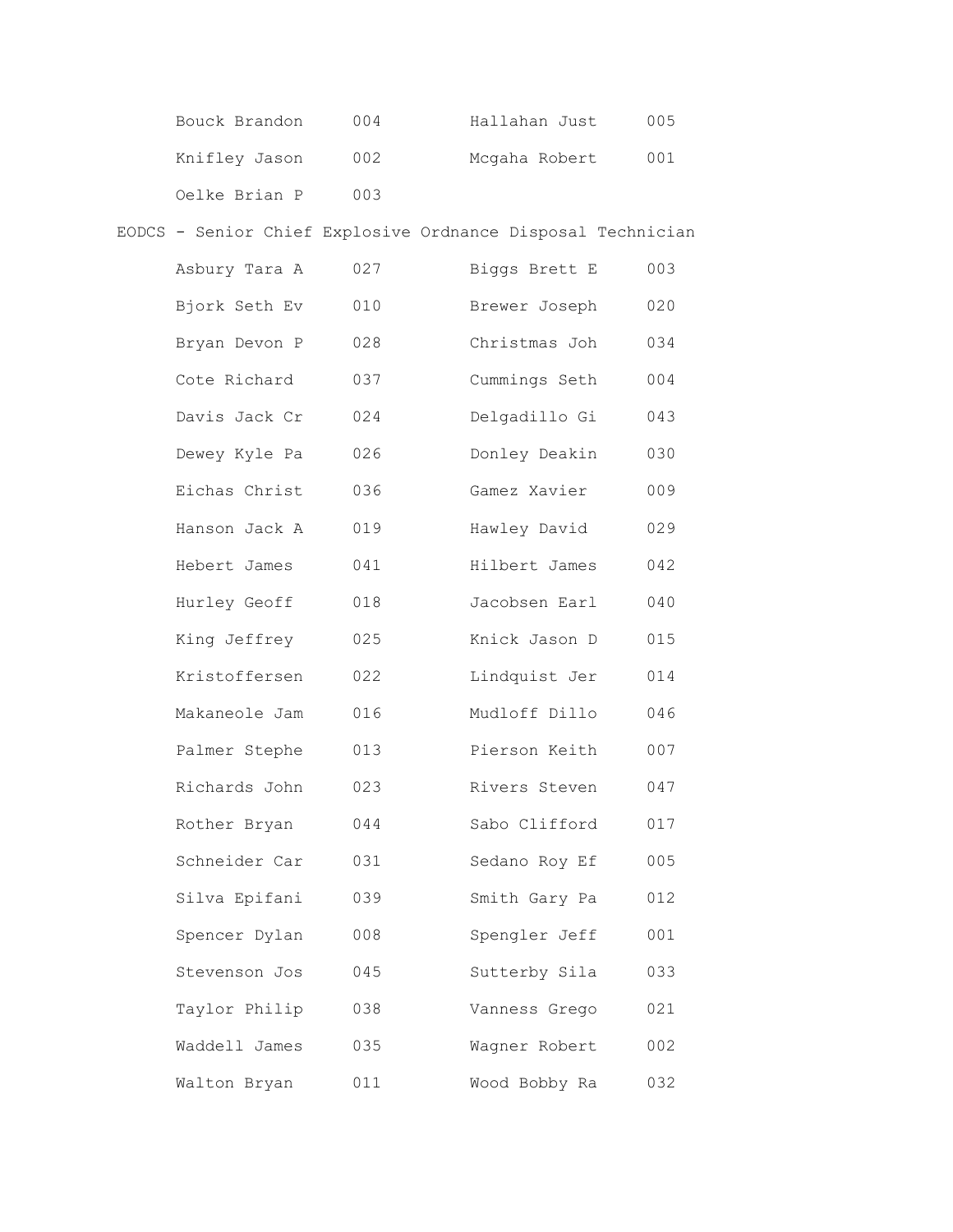Workman Bradl 006

#### ETCS - Senior Chief Electronics Technician Submarine (Non-Nuclear Nav)

| Bangura Osman | 017 | Barnard Adam  | 012 |
|---------------|-----|---------------|-----|
| Bernales Mich | 009 | Blair Robert  | 014 |
| Buckley Dexte | 019 | Calhoun Josep | 013 |
| Davis John An | 006 | Hall Ronnie E | 004 |
| Humbert Steve | 001 | Jones Alexand | 016 |
| Kennedy James | 003 | Krause Chase  | 011 |
| Krick Brandon | 015 | Olin Christop | 010 |
| Reddy Dustin  | 007 | Reeder James  | 008 |
| Sanford Willi | 018 | Sinkiewicz Ni | 005 |
| Treziok Nikol | 002 |               |     |
|               |     |               |     |

|  |               |     |               | ETCS - Senior Chief Electronics Technician Submarine (Non-Nuclear Comm) |  |
|--|---------------|-----|---------------|-------------------------------------------------------------------------|--|
|  | Kyser Christo | 002 | Marzec Michae | . N.N. 1                                                                |  |
|  | Wietlisbach D | 004 | Wolf Adam Lee | 00 S                                                                    |  |

#### ETCS - Senior Chief Electronics Technician Submarine

#### (Nuclear)

| Chenot Damian | 004 | Childs Patric | 003 |
|---------------|-----|---------------|-----|
| Daigle John E | 011 | Gaughan David | 007 |
| Hornsby Zane  | 015 | Hudson Kevin  | 013 |
| Lawrence Chri | 006 | Little Christ | 005 |
| Mcveigh Ryan  | 009 | Peterson Josh | 014 |
| Schaefer Todd | 002 | Schaff Darby  | 010 |
| Shawyer Rober | 012 | Sparks Randy  | 008 |
| Torres Luis R | 001 |               |     |

ETCS - Senior Chief Electronics Technician Surface (Nuclear) Cullum Steven 001 Hamilton Nich 005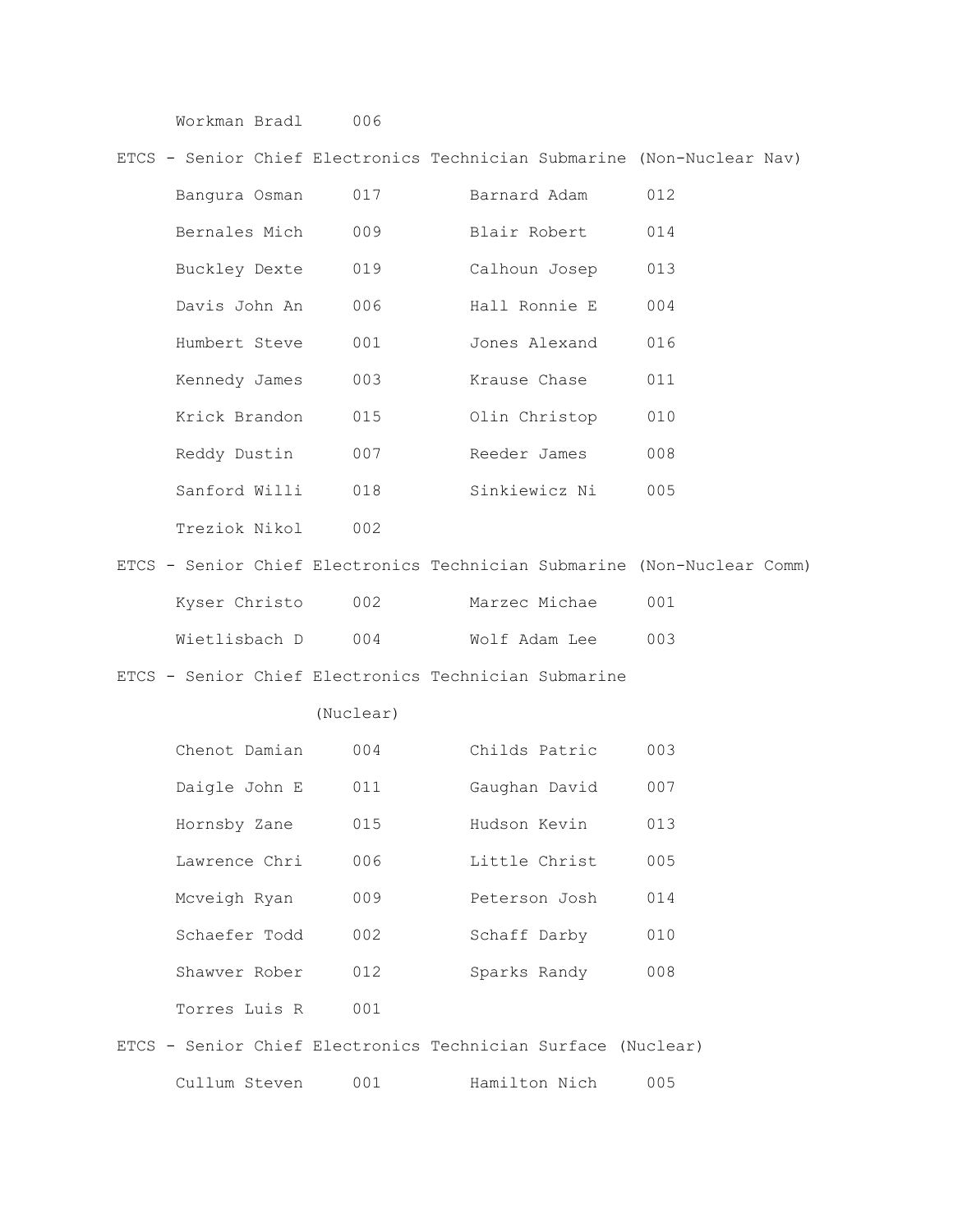| Le James      | 006 | Lowman Jason  | 010 |
|---------------|-----|---------------|-----|
| Mamola John A | 002 | Robertson Jos | 004 |
| Sequaptewa Ju | 009 | Shepherd Jame | 007 |
| Tinnerman Tho | 011 | Tuckett Matth | 008 |
| Vanleuven Aar | 003 | Wetzler Jon J | 012 |

### ETCS - Senior Chief Electronics Technician Surface

| Adams Renata  | 015 | Anderson Clyd | 008 |
|---------------|-----|---------------|-----|
| Barber Tiffan | 022 | Benken Edwin  | 029 |
| Bragg Jeffrey | 028 | Brannam Jason | 031 |
| Brink James G | 009 | Brinkley Jami | 011 |
| Britt Heath W | 021 | Brown James D | 016 |
| Cooke Christo | 027 | Costello Ray  | 032 |
| Drew Jeffrey  | 025 | Gaines Thomas | 030 |
| Gallant Natha | 014 | Gilmore Roger | 026 |
| Hagge Duane G | 010 | Hill Reginald | 012 |
| Hollingsworth | 003 | Holzhauer Joh | 006 |
| Kelly Robert  | 017 | Krause James  | 020 |
| Leonhardt Jas | 005 | Mills David C | 018 |
| Neubeck Rober | 019 | Payne James A | 007 |
| Pedersen Chri | 023 | Reed William  | 013 |
| Rosko Eric An | 002 | Smith Matthew | 001 |
| Vaught Jason  | 024 | Whittington J | 004 |
|               |     |               |     |

# FCCS - Senior Chief Fire Controlman Non-Aegis

| Bush James Me | 006 | Carroll Benja | 004 |
|---------------|-----|---------------|-----|
| Davis Jeffrey | 002 | Dietrich Josh | 016 |
| Fulinara Larr | 015 | Harrison Dian | 003 |
| Herring Leon  | 007 | Jones Dewayne | 009 |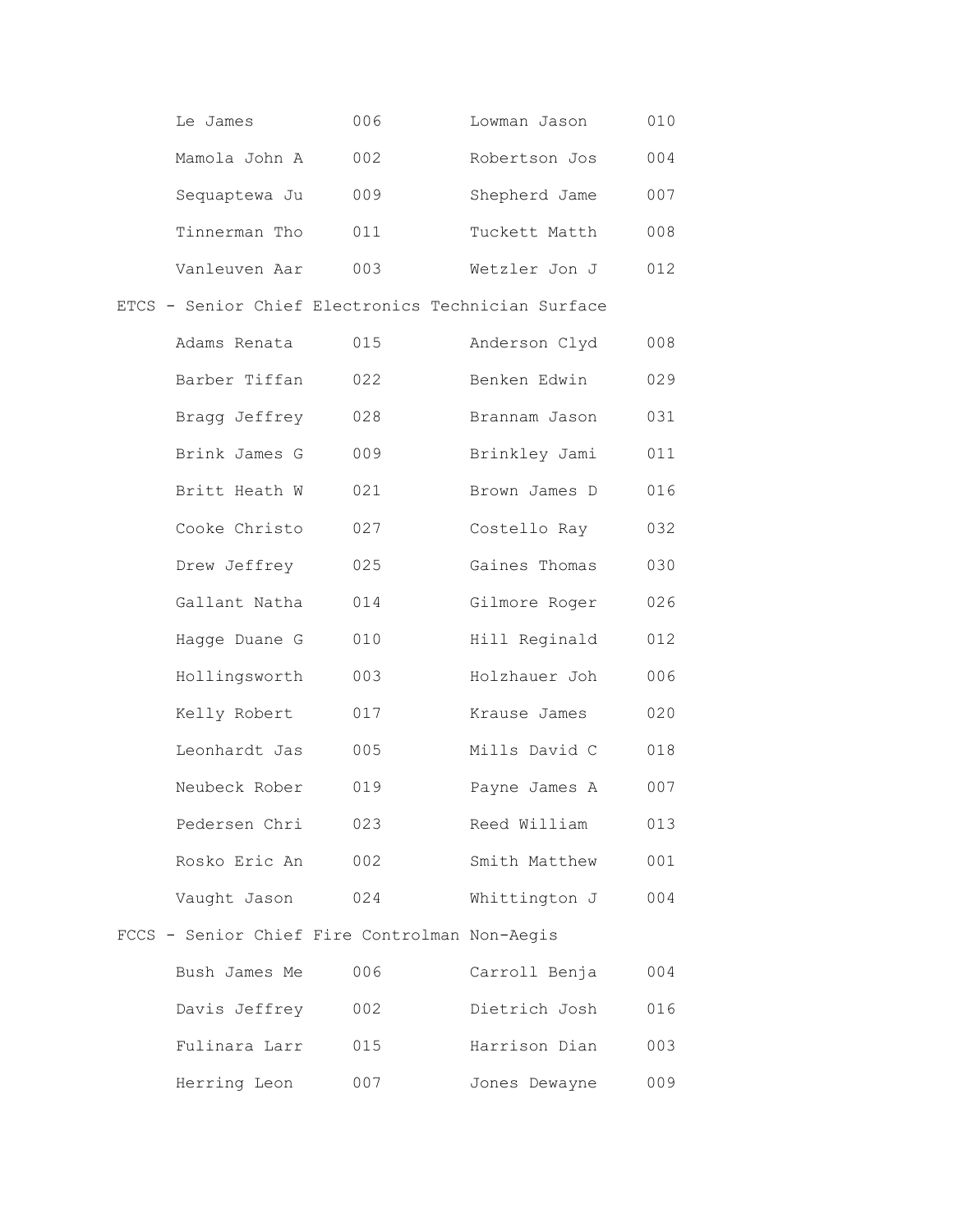| Karmick Alexa | 001 | Langford Dona | 008 |
|---------------|-----|---------------|-----|
| Mcquire Krist | 017 | Moorleghem Da | 012 |
| Padua Enrique | 011 | Penfold David | 010 |
| Royster Micha | 014 | Snyder Charle | 019 |
| Soto Martin   | 018 | Wadkins Erin  | 005 |
| Wheeler Timot | 020 | Wilson Matthe | 013 |

FCCS - Senior Chief Fire Controlman Aegis

| Bell James Ma | 018 | Byington Mich | 023 |
|---------------|-----|---------------|-----|
| Daniels James | 002 | Esbensen Fran | 017 |
| Gabriel Eugen | 013 | Geier Marc An | 022 |
| Glatz Daniel  | 001 | Hudak Ian Mic | 008 |
| Johnson Brand | 012 | Kuntzman Gabr | 003 |
| Landrum Peter | 009 | Marvin Brian  | 010 |
| Nobles Keith  | 016 | Norred Norman | 004 |
| Och Charles R | 007 | Rattanaxay So | 006 |
| Rogers David  | 015 | Ross Christop | 005 |
| Singleton Har | 021 | Slee Catherin | 020 |
| Travis Alicia | 011 | Tsikouris Nic | 014 |
| Walker Charle | 019 |               |     |

FTCS - Senior Chief Fire Control Technician

| Grammer Travi | 002 | Jacome Ray Al | 003 |
|---------------|-----|---------------|-----|
| Livingston Ik | 007 | Noble Benjami | 004 |
| Phillips Timo | 001 | Slemp Michael | 005 |
| Smalley Donal | 006 |               |     |

### GMCS - Senior Chief Gunners Mate

| Barrera Gabin | 001. | Distler Donal | 015 |
|---------------|------|---------------|-----|
| Edgil Martin  | 004  | Fahrenbach Pa | 009 |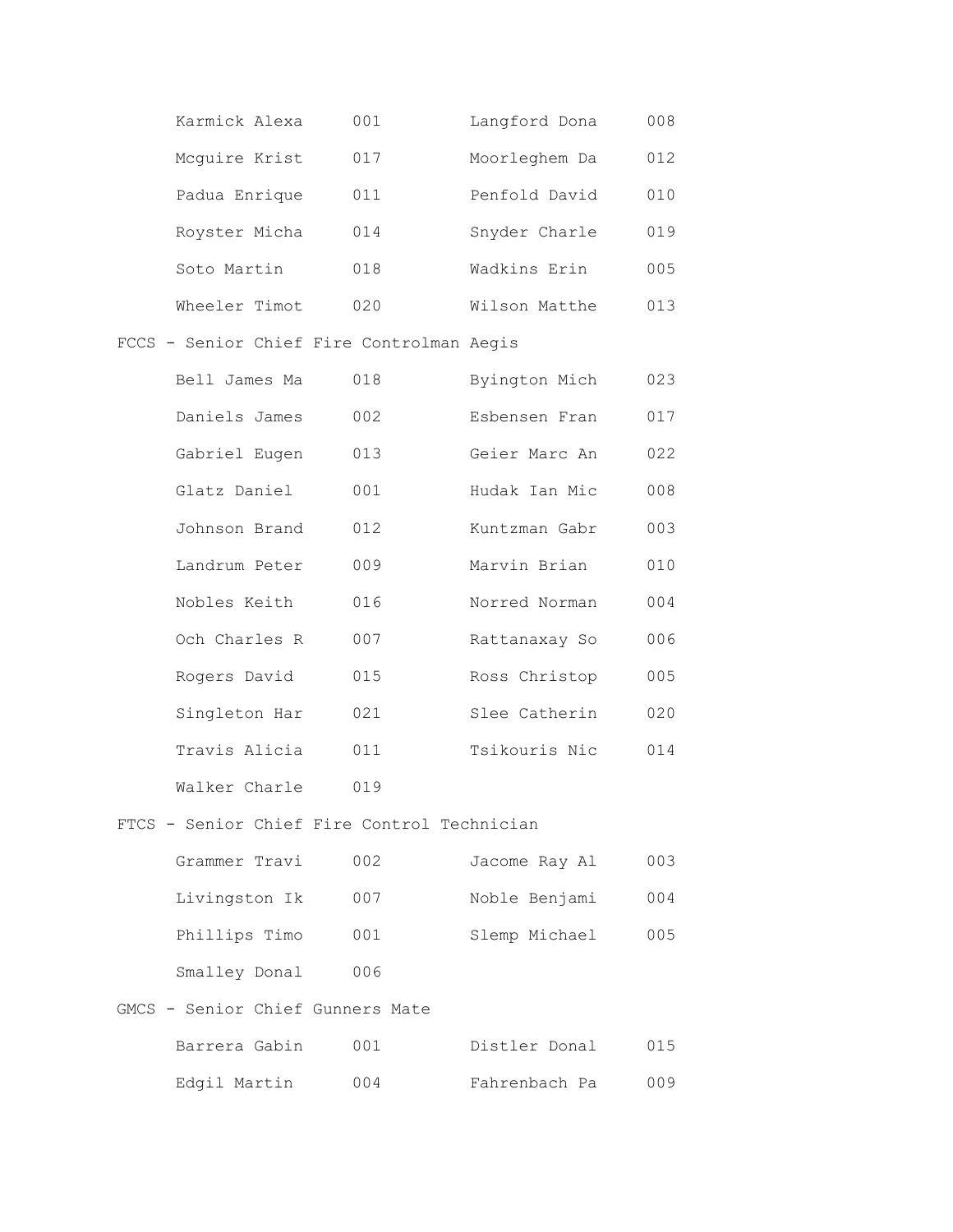| Franklin Dann | 007 | Frey Thomas A | 006 |
|---------------|-----|---------------|-----|
| Hoppa James P | 014 | Kwapnoski Lor | 008 |
| Lehmann Melis | 012 | Martinez Cele | 005 |
| Mathewson Joh | 010 | Peterson Remo | 003 |
| Shangoo Gilbe | 002 | Waite Gregory | 011 |
| Williams Chri | 013 |               |     |

# GSCS - Senior Chief Gas Turbine System Technician

| Apilado Marti | 002 | Bolte Brian V | 033 |
|---------------|-----|---------------|-----|
| Boson Arthur  | 020 | Bradshaw John | 024 |
| Brightman Mic | 047 | Butiu Emmanue | 011 |
| Carmack Brady | 045 | Carter Harry  | 049 |
| David Joseang | 015 | Diggs Samuel  | 023 |
| Dimafelix Fer | 005 | Doan Triet Mi | 026 |
| Echanis Czar  | 008 | Fana Rafael J | 018 |
| Fulton Garret | 029 | Garcia Valeri | 042 |
| Gonzales Joe  | 034 | Gregorio Renn | 016 |
| Griffith Kare | 050 | Hardnett Rena | 012 |
| Harper Quinti | 027 | Hubbard Raymo | 022 |
| Johnston Jona | 004 | Jones Aaron C | 001 |
| June Derrick  | 032 | Khan Imran As | 044 |
| Kim Yong Jeon | 043 | Limbrick Kevi | 017 |
| Mcanally Scot | 038 | Mcgee Kevin B | 030 |
| Moralesvallej | 035 | Nhek Norith   | 021 |
| Peters Calvin | 014 | Pfirrman Robe | 007 |
| Pierson Andre | 036 | Ponce Victor  | 003 |
| Ramirez Rigob | 046 | Ramlakhan Cha | 013 |
| Redmond Artis | 019 | Rice Eric Mic | 031 |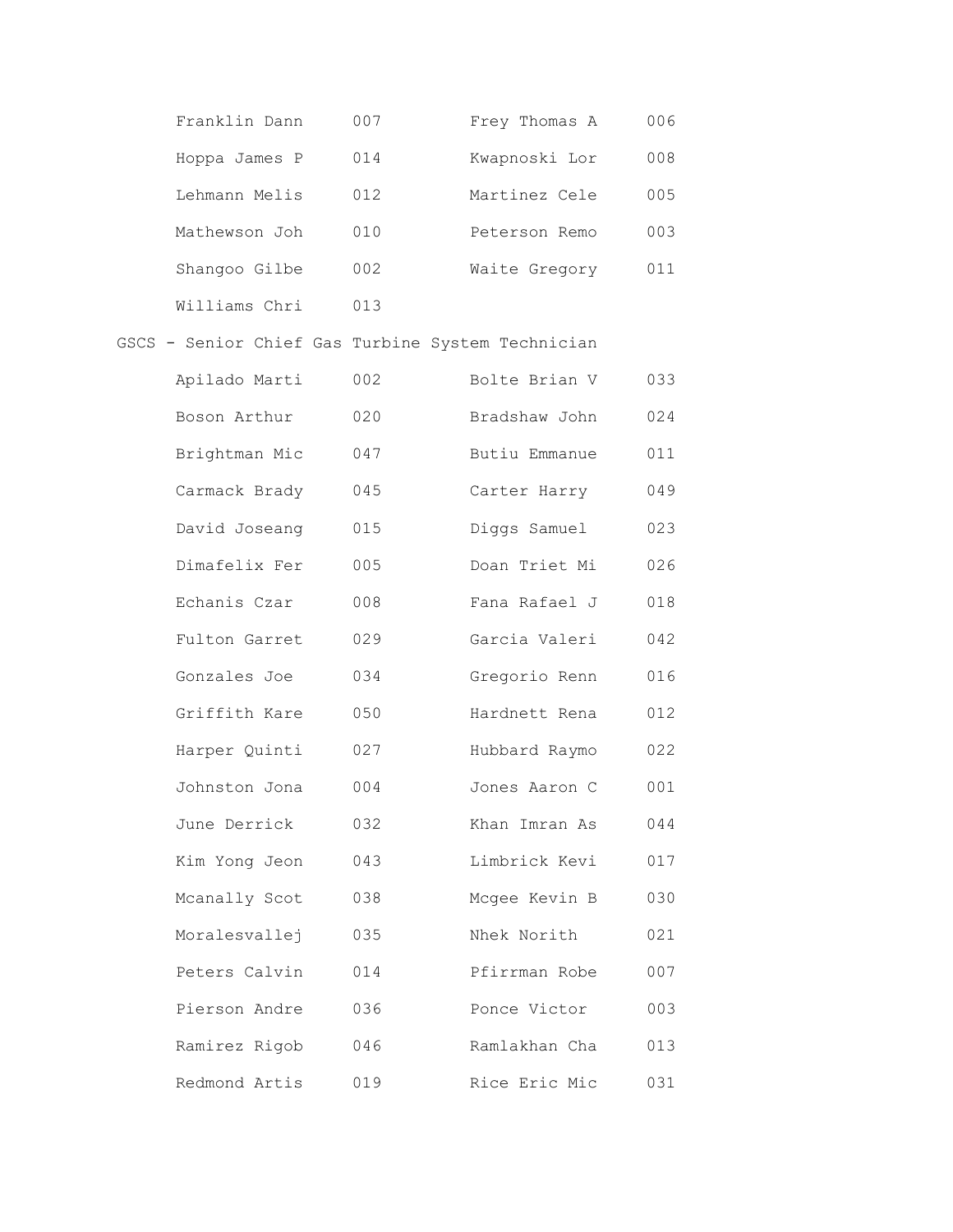| Saldiyar Warr | 010 | Senoren Herna | 009 |
|---------------|-----|---------------|-----|
| Singleton Dea | 039 | Soriano Anton | 025 |
| Srednicki Raf | 048 | Tili Joseph W | 028 |
| Trujillo Gary | 006 | Valles Jose E | 040 |
| Waller Mauric | 037 | Wong Fai Chun | 041 |

HMCS - Senior Chief Hospital Corpsman

| Anderson Bria | 017 | Antonio Allan | 064 |
|---------------|-----|---------------|-----|
| Armendariz No | 056 | Atekwana Eben | 040 |
| Atkinson Mich | 099 | Bankus Jill B | 032 |
| Bardouille Fe | 069 | Barley Odell  | 085 |
| Belcher Mathe | 095 | Bia Shannon   | 029 |
| Bojorquez Ran | 083 | Brown Allyn P | 073 |
| Brown Christo | 093 | Brown Damien  | 082 |
| Byrum Gary Al | 075 | Campbell Nico | 012 |
| Cebular Natal | 084 | Chaidez Efrai | 042 |
| Chesney Mark  | 009 | Cody Genell D | 087 |
| Comer Scott E | 002 | Conlin Ranald | 054 |
| Conner Retroy | 071 | Connolly Rand | 058 |
| Conroy George | 021 | Constant Rosh | 025 |
| Cornish Mauri | 062 | Davis Jazmin  | 098 |
| Delacruz Bran | 024 | Delacruz Ryan | 011 |
| Eickhoff Will | 003 | Engle Richard | 039 |
| Eten Keith Fr | 013 | Fechner Jason | 045 |
| Flores Benny  | 105 | Foote Terranc | 100 |
| Freytag Phili | 015 | Garza Frank D | 060 |
| Gavin Nathan  | 072 | Geiser Jeffre | 027 |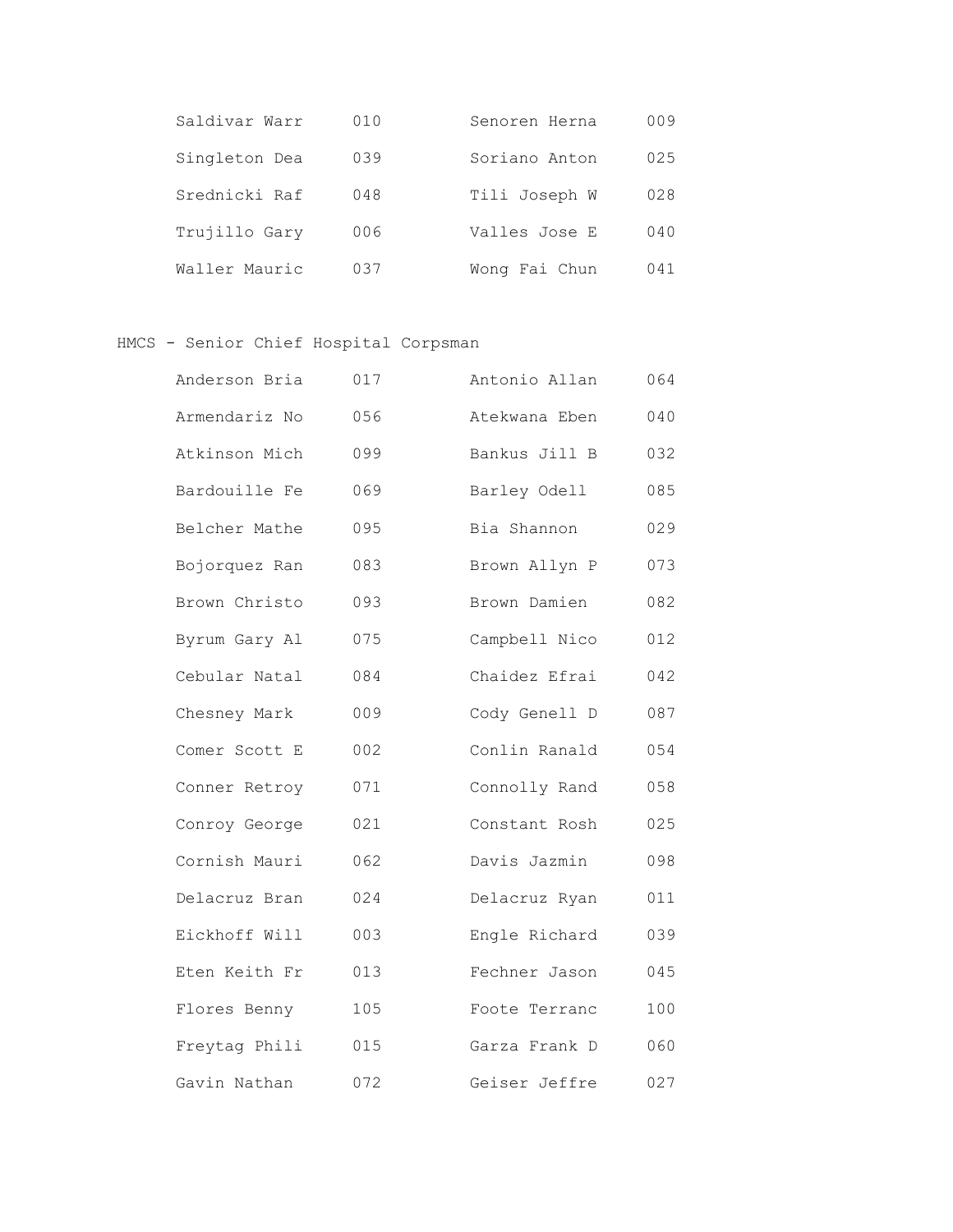| Godfrey Grego | 066 | Gonsalez Mich | 050 |
|---------------|-----|---------------|-----|
| Gonzales Andr | 047 | Gonzales Iris | 067 |
| Goodson Ronal | 030 | Gordon Blake  | 035 |
| Green Dennis  | 014 | Grover Benjam | 048 |
| Handley Marqu | 051 | Haughey Micha | 008 |
| Hazelwood Wil | 097 | Hicks Shane C | 006 |
| Hill James Ro | 026 | Hinostroza Jo | 044 |
| Holzworth Chr | 091 | Hondorf Owen  | 101 |
| Ingram Crysta | 076 | Ivey Kati Lyn | 055 |
| Jeangilles Ph | 070 | Jianuzzi Nata | 080 |
| Johnson Chris | 022 | Johnson Randa | 043 |
| Kirk Robert A | 081 | Kramer Benjam | 090 |
| Lazarenochave | 063 | Lee Gerald Wa | 031 |
| Lightner Jola | 018 | Loving Christ | 016 |
| Lovvorn Scott | 068 | Marnne Jason  | 089 |
| Mathlin Atiba | 074 | Mccray Brando | 057 |
| Molina Jean M | 065 | Moore Jason D | 078 |
| Murphy Jamiso | 023 | Murphy Shawan | 061 |
| Nielson Brian | 001 | Pacheco Lawre | 034 |
| Pacheco Sonit | 094 | Patrick Chi M | 020 |
| Paul Joseph R | 005 | Peterson Thom | 086 |
| Raiford Louis | 096 | Reyes Elmer M | 033 |
| Riggs Thomas  | 052 | Ruffner Thoma | 007 |
| Salazar Valen | 028 | Santos Mervin | 059 |
| Saunders Erik | 019 | Shelton Aunge | 102 |
| Slaughter And | 053 | Smythe Cassan | 077 |
| Snyder Jason  | 038 | Staley Eric W | 010 |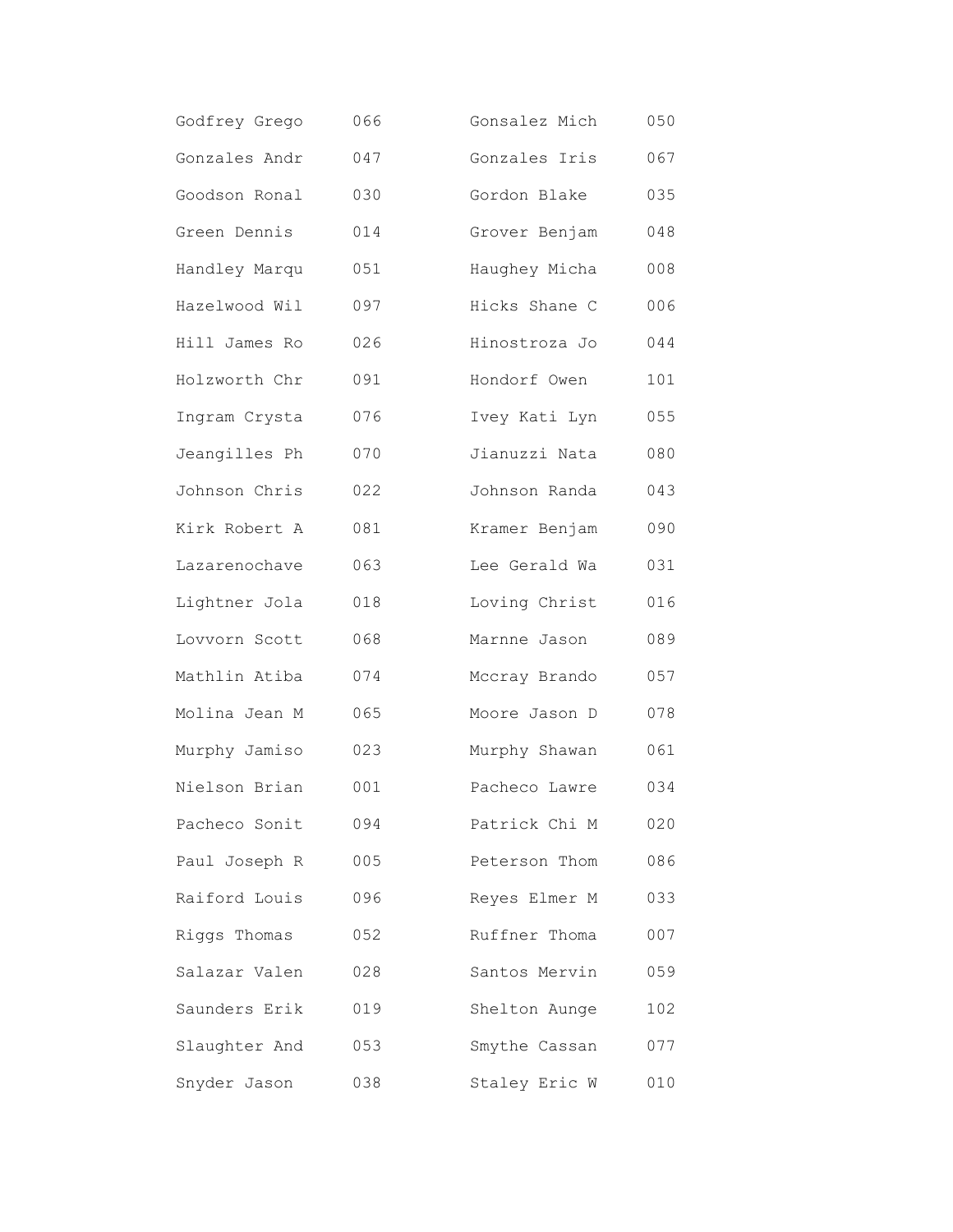| Stewart Johnn | 046 | Strickland Wi | 103 |
|---------------|-----|---------------|-----|
| Uebelacker Fa | 092 | Vidale Marc M | 041 |
| Vivit Gary Ar | 049 | Wallace Simba | 037 |
| Ward Shawnly  | 004 | Watts Heather | 088 |
| Wilson Justin | 079 | Wysk Dave Elo | 104 |
| Zenonian Rand | 036 |               |     |

### HTCS - Senior Chief Hull Maintenance Technician

| Adkins Sherma | 013 | Alves Anthony | 011 |
|---------------|-----|---------------|-----|
| Bates Benjami | 012 | Brunney Nicho | 003 |
| Casillas Ralp | 009 | Chapa David J | 008 |
| Hernandez Fre | 005 | Lang Michelle | 004 |
| Linton Joshua | 010 | Parkin John T | 006 |
| Sisk William  | 007 | Ulmer James A | 001 |

### ICCS - Senior Chief Interior Communications Electrician

| Alexander Sha | 004 | David Jeremy  | 003 |
|---------------|-----|---------------|-----|
| Douglas Jessi | 002 | Massey Willia | 007 |
| Nicholson Joh | 006 | Popejoy Mark  | 008 |
| Putnam Geoffr | 001 | Warner Malcol | 005 |

## ISCS - Senior Chief Intelligence Specialist

| Baker Alonzo  | 002 | Cunnion Linhd | 007 |
|---------------|-----|---------------|-----|
| Curtis Christ | 004 | Destaubin Mar | 001 |
| Gillespie Wil | 011 | Hargrove Will | 005 |
| Moon Shauntel | 008 | Moran Timothy | 009 |
| Phelps Seth L | 012 | Smith Randy W | 003 |
| Weeks Chris N | 010 | Wolfe Donald  | 006 |
|               |     |               |     |

# ITCS - Senior Chief Information Systems Technician

Beaderman And 007 Beaulieu Shau 029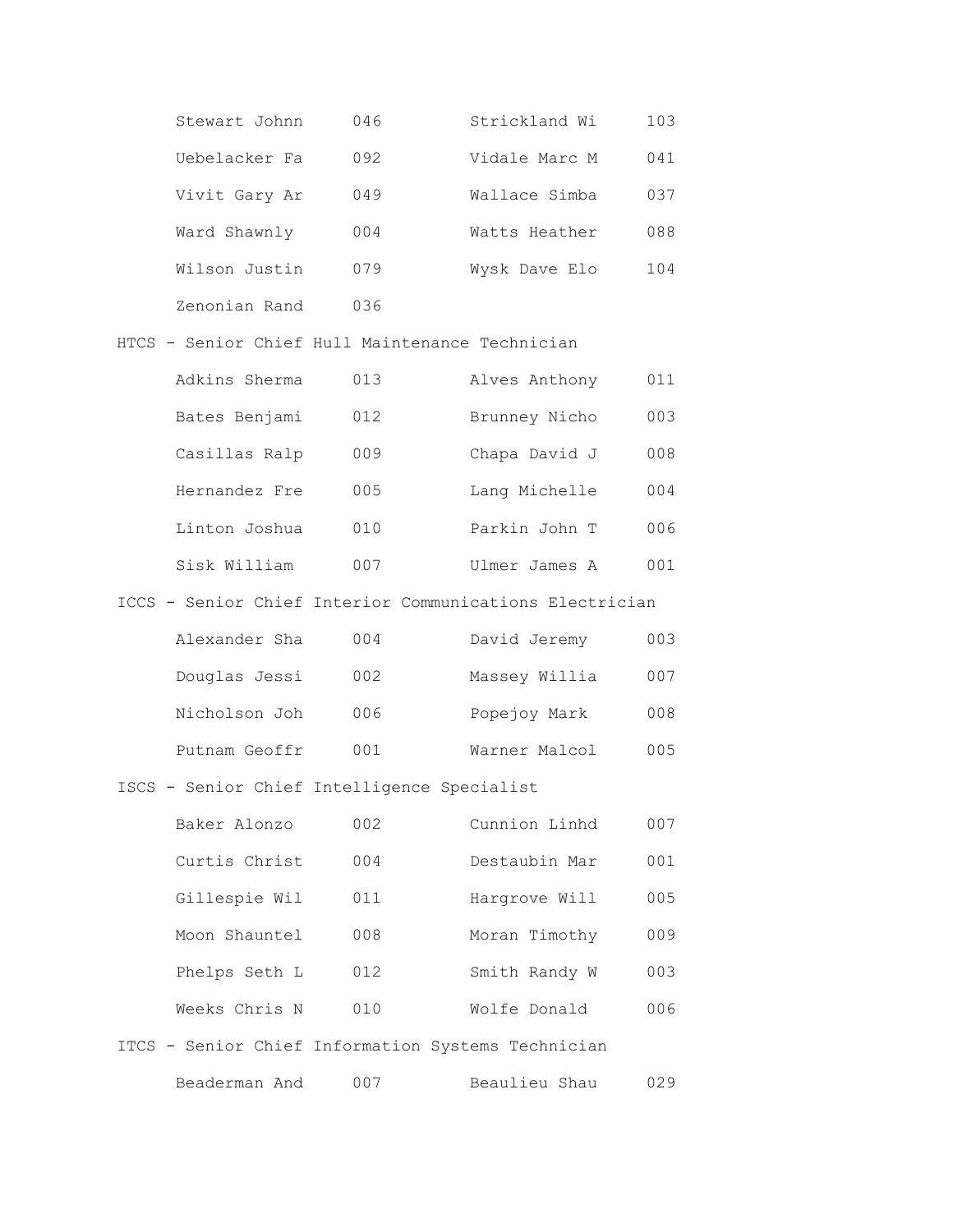| Benitez Shery | 050 | Bennett Willi | 022 |
|---------------|-----|---------------|-----|
| Bogovich Geor | 053 | Broadway Char | 028 |
| Brown Kenyell | 009 | Buzard Curtis | 011 |
| Campo Anthony | 039 | Cannon George | 046 |
| Carlson Eliot | 004 | Carrillo Tony | 052 |
| Czuhajewski A | 040 | Davis Kevin M | 036 |
| Dontchev Deya | 027 | Dryer William | 034 |
| Dunford Arthu | 055 | Flores Richar | 018 |
| Garcia Christ | 010 | Gary Christop | 037 |
| Giacomaro Wil | 014 | Gordon Kassid | 056 |
| Gresham Marqu | 016 | Halleran Jame | 047 |
| Hammett Rober | 030 | Heidt Darrick | 051 |
| Hermes Phylis | 006 | Hoffman Joshu | 025 |
| Leader Charle | 048 | Loye Daniel T | 021 |
| Mayes Tara Jo | 044 | Mertz Matthew | 019 |
| Miller Patric | 024 | Myers Gina Ly | 035 |
| Negron George | 043 | Pate Jennifer | 015 |
| Perry Kadesha | 038 | Pierson Rodne | 017 |
| Pirches Kenne | 049 | Randolph Rhon | 002 |
| Ronsonet Tony | 054 | Seay Kelly Al | 020 |
| Simpson Wyatt | 033 | Stevens Matth | 008 |
| Strout Stephe | 041 | Townsend Jon  | 042 |
| Vicencio Joef | 001 | Vines Danny W | 013 |
| Vinson Scott  | 031 | Wesley Keithl | 005 |
| White Jason M | 023 | Williams Ilya | 045 |
| Williams Mich | 012 | Wilson Michae | 026 |
| Woolworth Tod | 003 |               |     |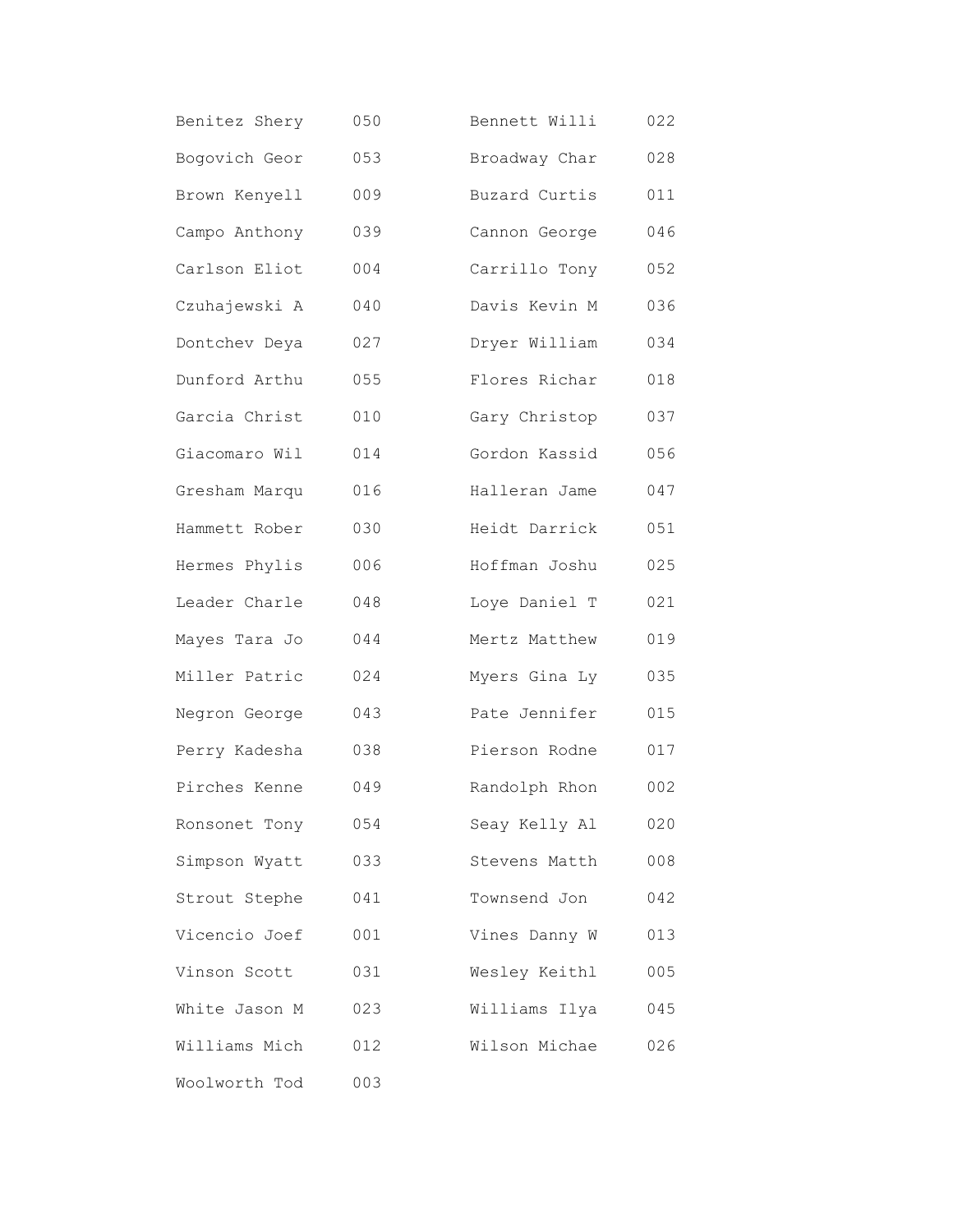ITSCS - Senior Chief Information Systems Technician (Submarines)

| Bryant Brando | 001 | Fultz Benjami | 011 |
|---------------|-----|---------------|-----|
| Generals Char | 004 | Harrison Geor | 002 |
| Himelick Lesl | 007 | Johnston Edmo | 009 |
| Rogers Robert | 003 | Rowe Michael  | 005 |
| Smith Bradley | 010 | Steiner Micha | 008 |
| Vecchio Nicho | 006 |               |     |

LNCS - Senior Chief Legalman

Vermillion Bo 001

# LSCS - Senior Chief Logistics Specialist Submarine Qualified

| Adams Brett M | 002 | Boyd Brian Ke | 004 |
|---------------|-----|---------------|-----|
| Dadino Christ | 003 | Trogdon Allen | 001 |

LSCS - Senior Chief Logistics Specialist

| Alonzo Simeon | 047 | Anderson Luca | 027 |
|---------------|-----|---------------|-----|
| Bonguen Pierr | 025 | Bunton Willia | 020 |
| Campbell Alth | 001 | Cantu Carlos  | 036 |
| Carpenter Sha | 008 | Casimiro Shan | 016 |
| Conge Alexand | 030 | Connelly Kimb | 023 |
| Cruz Edgardo  | 026 | David John Al | 015 |
| Delfino Rufo  | 042 | Draeger Thoma | 038 |
| Endiape Veron | 039 | Euceda Jennie | 051 |
| Fillmore Rand | 021 | Ganoza Alan E | 034 |
| Garcia Samant | 049 | Guerrero Robe | 022 |
| Hadfield Paul | 007 | Halfacre Robe | 019 |
| Harris Deanna | 043 | Headings Gary | 032 |
| Holt William  | 010 | Jaramillo Was | 041 |
| King Huber Ha | 044 | Locke Porchia | 018 |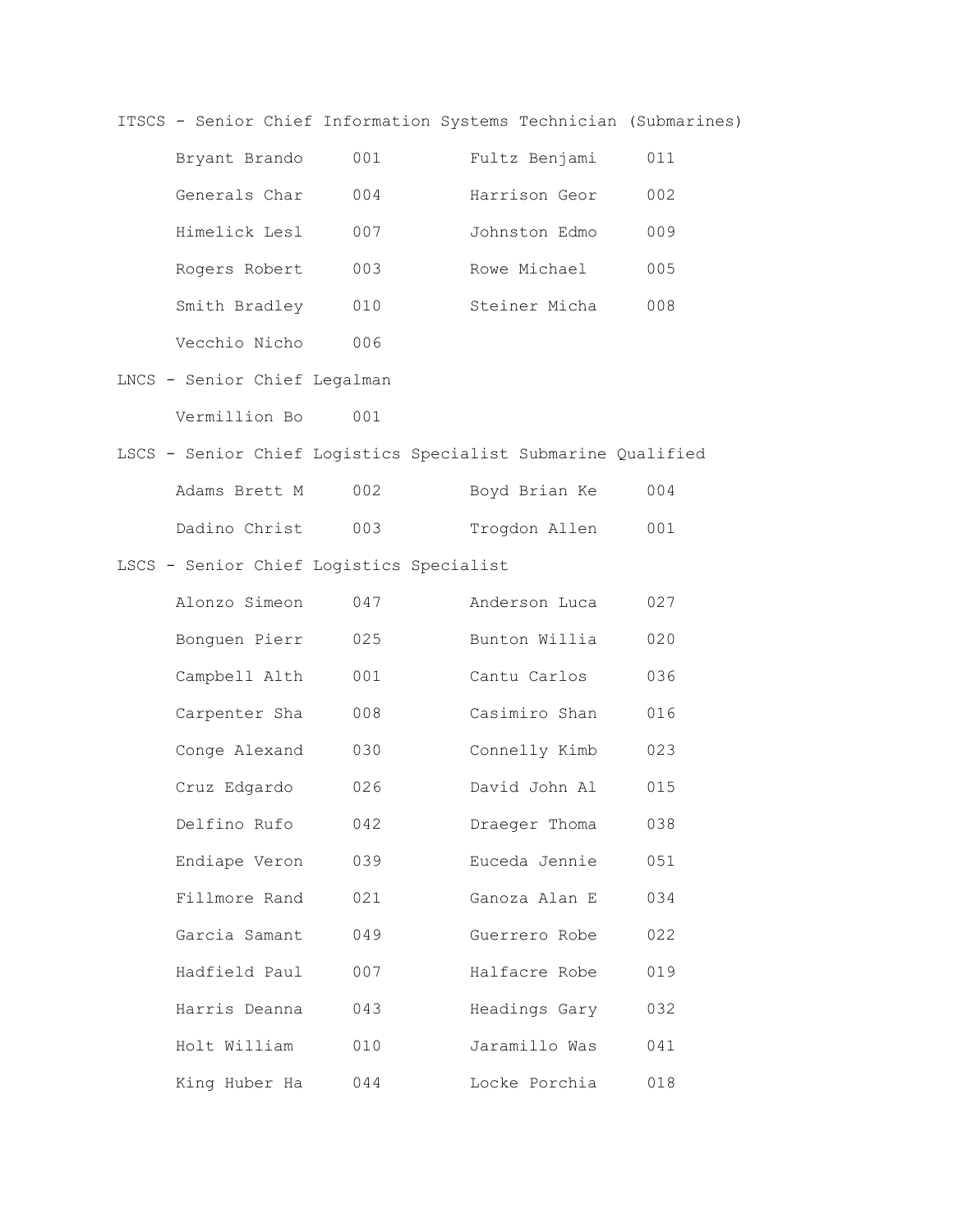| Logg Timothy  | 003 | Mendez Arturo | 037 |
|---------------|-----|---------------|-----|
| Menzie Travis | 004 | Molinabatista | 035 |
| Moranparra Mi | 005 | Olivo Oliver  | 006 |
| Ortega Daisy  | 048 | Paule Michell | 011 |
| Regino Maximo | 002 | Rigmaiden Tan | 050 |
| Ritz John Mic | 031 | Rivera Saturn | 045 |
| Robayo John S | 033 | Rodriquez Ant | 029 |
| Rodriquez Lui | 012 | Rogers Erika  | 028 |
| Samson Willia | 014 | Soumphonphakd | 013 |
| Stacy Bradley | 024 | Taculad John  | 046 |
| Vasquezgarcia | 009 | Yandoc Jorge  | 040 |
| Yeatts Enrico | 017 |               |     |

### MACS - Senior Chief Master At Arms

| Aarnio James  | 010 | Benson Steven | 046 |
|---------------|-----|---------------|-----|
| Blakely Anwar | 014 | Boatman Jason | 012 |
| Bowers Thomas | 016 | Brady Terry L | 015 |
| Brenek Kennet | 006 | Brooks John A | 062 |
| Caro Juan Jos | 037 | Crandall Roma | 028 |
| Crowell Richa | 057 | Dickey Bradle | 011 |
| Dupont Matthe | 076 | Edenfield Mic | 018 |
| Evan Patrik   | 058 | Evans Michael | 045 |
| Feliciano Rob | 075 | Folsom David  | 004 |
| Galarza Brand | 068 | Gingery Steve | 003 |
| Gooch Joshua  | 043 | Goss Adam Nat | 047 |
| Green Richard | 029 | Grenion Dejua | 065 |
| Grigsby Brand | 013 | Hernandez Jav | 049 |
| Holmes Damien | 019 | Hopes Roderic | 066 |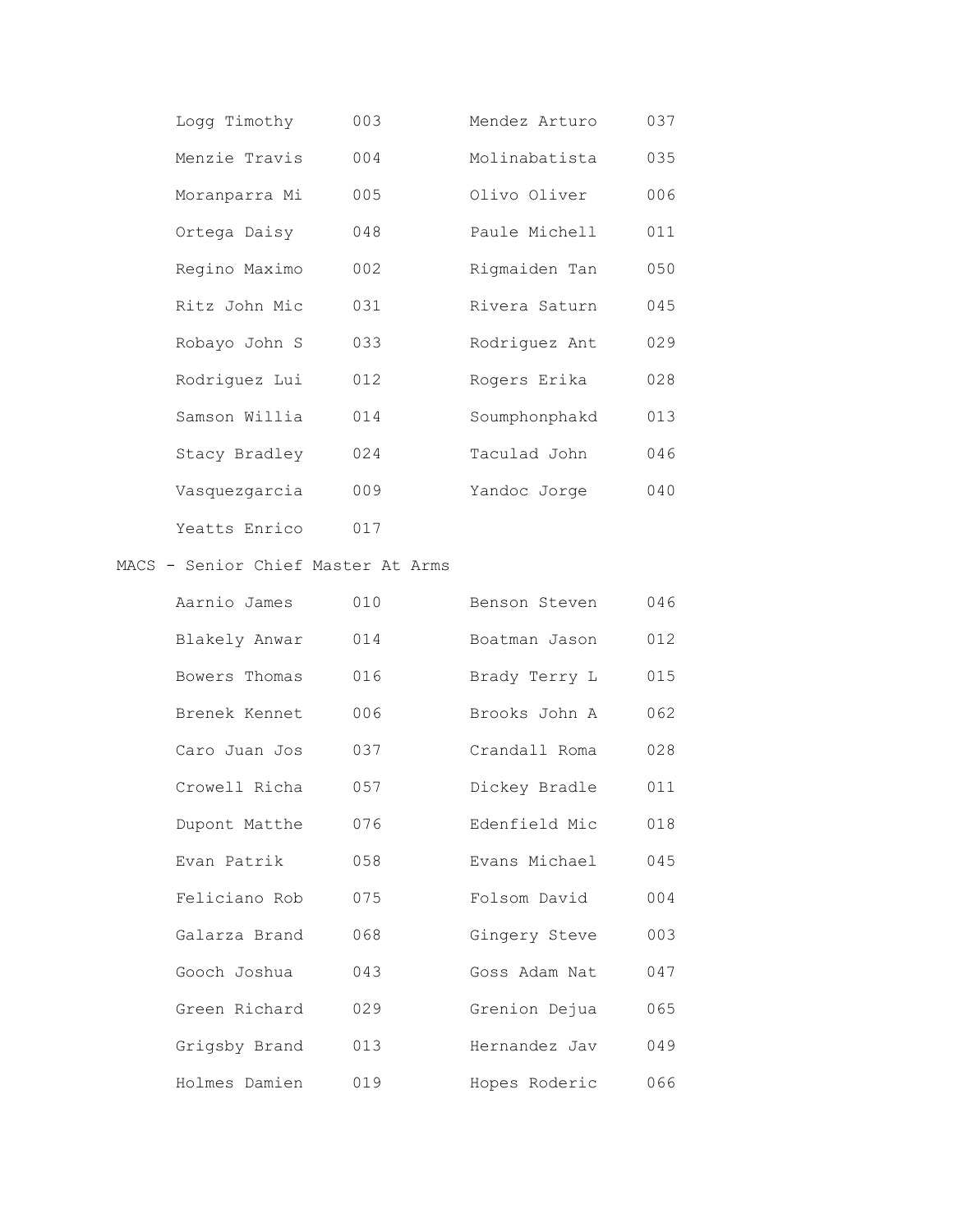| Horton Virgin | 069 | Jones Marc Xa                                      | 055                 |
|---------------|-----|----------------------------------------------------|---------------------|
| Lee Kelvin Be | 061 | Lighty James                                       | 071                 |
| Limson Peterf | 064 | Lukosus John                                       | 034                 |
| Matteson Will | 074 | May Russell A                                      | 042                 |
| Mcgathey Alla | 035 | Mcleod Orland                                      | 040                 |
| Mendoza Edwar | 026 | Meussling Lis                                      | 073                 |
| Miller Robert | 001 | Mohorick Dani                                      | 072                 |
| Moore Jacob M | 041 | Morris Notori                                      | 059                 |
| Ortiz Charlie | 070 | Pare Edward B                                      | 032                 |
| Parks Brandon | 009 | Piercy Duane                                       | 021                 |
| Poole Edward  | 025 | Poole John Mi                                      | 002                 |
| Pruter Thomas | 052 | Ramos Daniel                                       | 017                 |
| Rotilio Mario | 056 | Santos Broder                                      | 020                 |
| Scott Johann  | 054 | Shelton Darre                                      | 022                 |
| Soito Donald  | 030 | Solomon Leona                                      | 033                 |
| Stigger Mauri | 024 | Stoddard Arth                                      | 051                 |
| Strange Vermi | 008 | Stull Sean Ly                                      | 039                 |
| Sulkey Jeffre | 007 | Sweatt Stephe                                      | 050                 |
| Thomas Marlon | 023 | Trojanowski A                                      | 031                 |
| Trouth Dalton | 053 | Upton Christo                                      | 060                 |
| Urias Johnath | 036 | Vandenbrande                                       | 067                 |
| Watson Lawren | 027 | Weaver Stepha                                      | 005                 |
| White Robert  | 063 | Wicker Jonath                                      | 038                 |
| Williams Cher | 044 | Wood Russell                                       | 048                 |
|               |     | MCCS - Senior Chief Mass Communications Specialist |                     |
|               |     | $Brown$ $M = 7$                                    | $\cap \cap \subset$ |

| Brown Mavis A | 004 | Cage Anthony |               | 006 |
|---------------|-----|--------------|---------------|-----|
| Crawford Davi | 005 |              | Davis James C | 002 |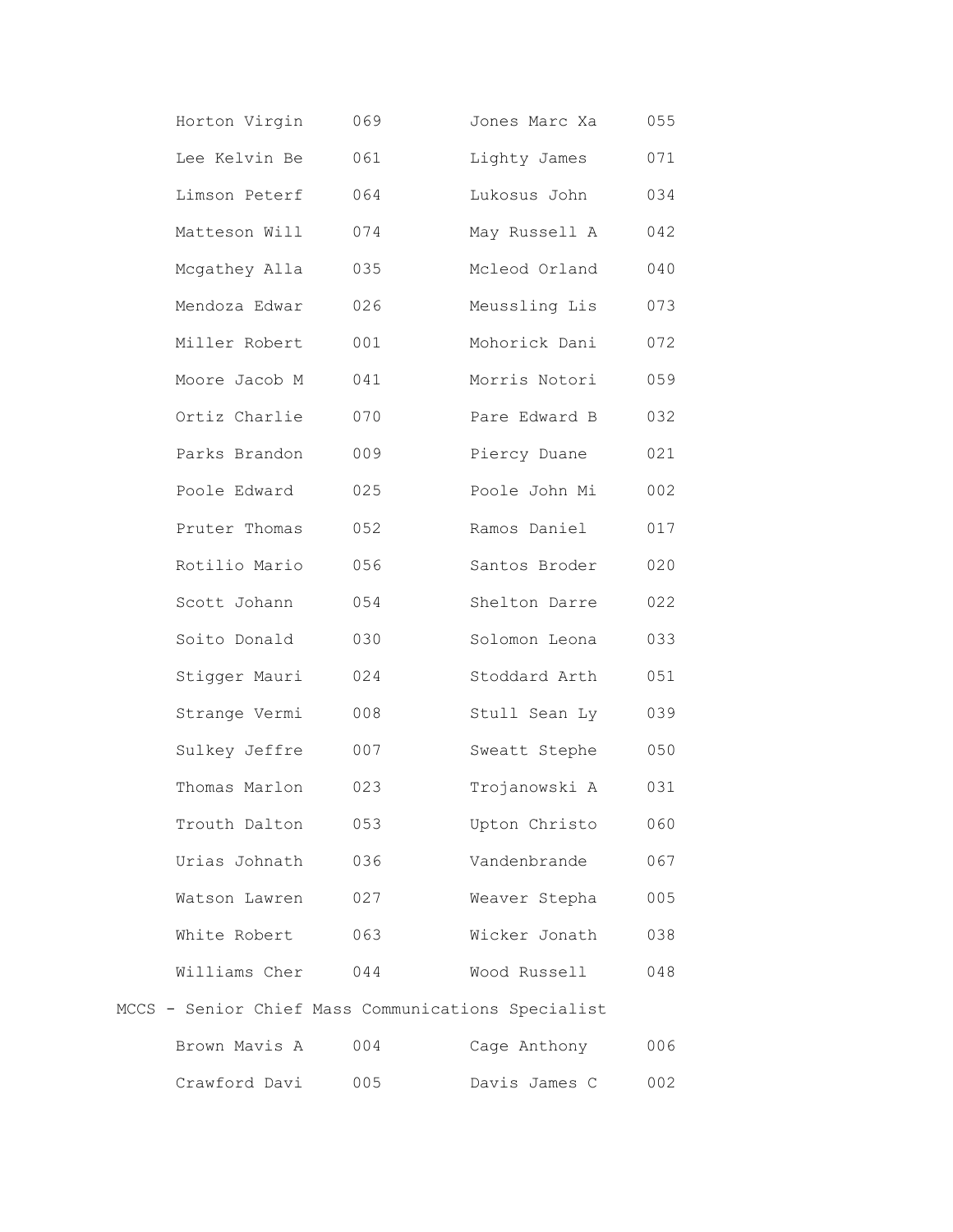| Fowler Christ | 001 | Kulp Jonathan | 003 |
|---------------|-----|---------------|-----|
| Pastoric Jaym | 007 |               |     |

MMCS - Senior Chief Machinists Mate Submarine (Conventional)

| Castilleja Iv | 007 | Collins Willi | 002 |
|---------------|-----|---------------|-----|
| Crain Timothy | 016 | Davis Jason F | 009 |
| Durand Jack   | 012 | Hartley Darry | 013 |
| Lopez Jerry G | 017 | Macumber Kirk | 004 |
| Malmberg Just | 010 | Malone Christ | 008 |
| Mourich Kevin | 005 | Mullins James | 001 |
| Piper Derick  | 014 | Prado George  | 003 |
| Rivera Jose M | 018 | Vicens Antoni | 015 |
| Walter Eric M | 006 | White Jessy L | 011 |

MMCS - Senior Chief Machinists Mate Submarine (Non-Nuclear Weps) Gomez Luis Ca 001

MMCS - Senior Chief Machinists Mate Nuclear (Submarine)

| Burness Andre | 007 | Coffman Micha | 011 |
|---------------|-----|---------------|-----|
| Daggett Justi | 005 | Dearmond Arth | 003 |
| Kielbasa Rona | 002 | Narkis Ben Da | 010 |
| Noll Jonathan | 006 | Nutt Michael  | 008 |
| Parks Jonatho | 009 | Shadrick Shan | 004 |
| Wilkerson Chr | 001 |               |     |

MMCS - Senior Chief Machinists Mate Nuclear (Surface)

| Burkett Adam  | 008 | Feeny Ryan Ni | 006 |
|---------------|-----|---------------|-----|
| Godal Diana J | 002 | Latigona Chri | 011 |
| Mccarty Duane | 001 | Meier Derek J | 005 |
| Mette Kurt Ma | 009 | Pettijohn Rob | 003 |
| Reynolds Jaso | 012 | Sigmon Scott  | 004 |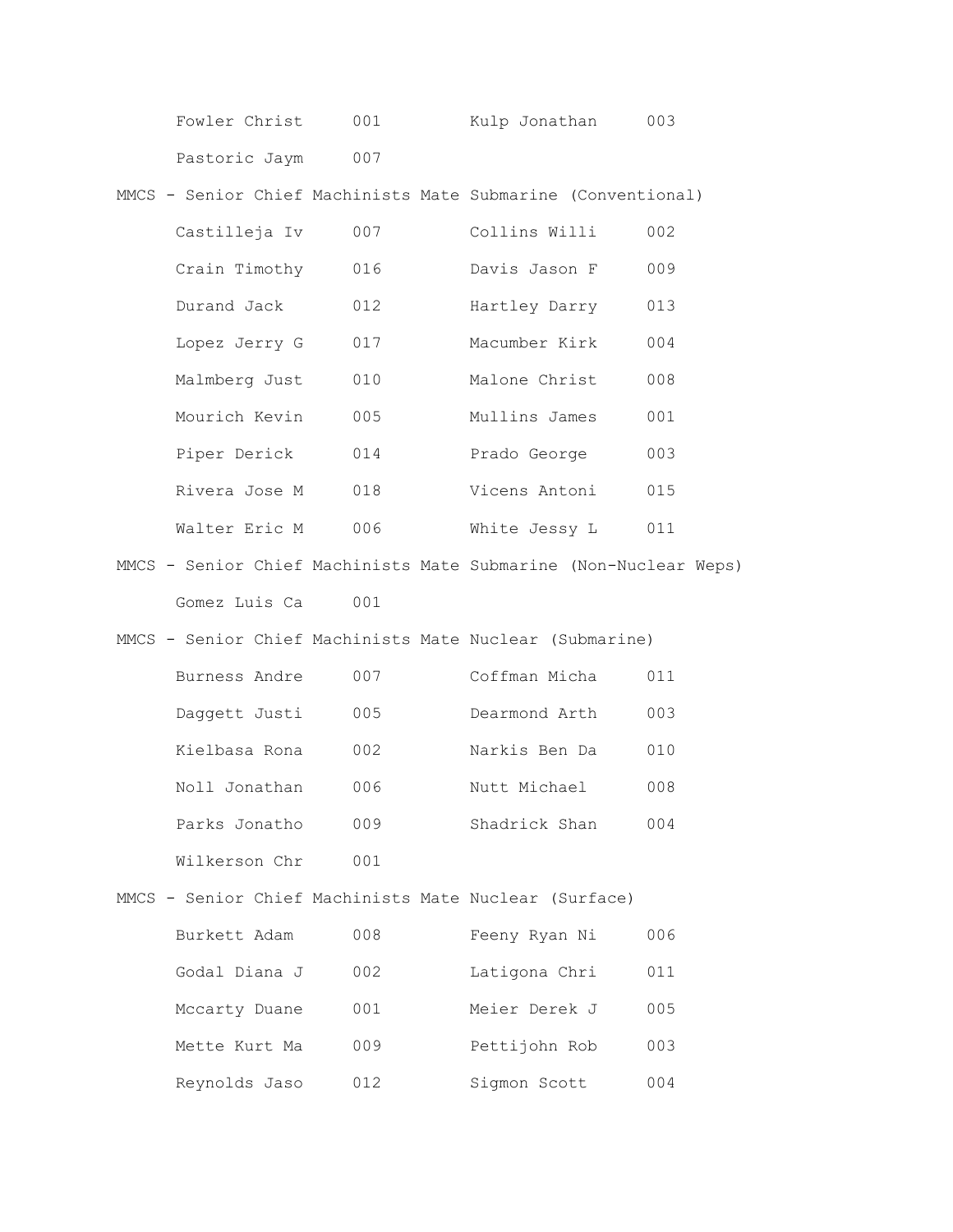| Stott James L | Superdock Tho | 010 |
|---------------|---------------|-----|
|---------------|---------------|-----|

MMCS - Senior Chief Machinists Mate (Other)

| Atwood John M | 017 | Briones Paul  | 014 |
|---------------|-----|---------------|-----|
| Calixtomontan | 008 | Cleetus Simon | 009 |
| Copeland Step | 016 | Correa Thomas | 001 |
| Dulay Jomar B | 005 | Durant Wayne  | 011 |
| Gagnon Matthe | 015 | Garza Dimas L | 010 |
| Greenawalt Ga | 022 | Guilmet Jeffr | 029 |
| Hill Carvas J | 006 | Inigo Robert  | 003 |
| Israel Rashad | 030 | James Paul    | 025 |
| Jefferson Alf | 023 | Josafat Allen | 027 |
| Larrison Shaw | 021 | Martin George | 002 |
| Morales Luis  | 007 | Nesbit Willia | 034 |
| Phillips John | 026 | Purviance Rob | 004 |
| Sands Samuel  | 013 | Seabron Shawn | 033 |
| Shillinger Re | 035 | Smith Frederi | 019 |
| Smith Tommy D | 012 | Stanton Benja | 018 |
| Stewart Glen  | 031 | Tauoa Josephi | 028 |
| Torres John E | 024 | Vega Anthony  | 032 |
| Wheeler Patri | 020 |               |     |
|               |     |               |     |

### MNCS - Senior Chief Mineman

| Baker Vincent | 003   | Boomer Steven | 001 |
|---------------|-------|---------------|-----|
| Flores Luis F | - 006 | Gumin Eddie P | 002 |
| Stone Shane M | 004   | Torres Albert | 005 |
| Wall David Ra | 007   |               |     |

MRCS - Senior Chief Machinery Repairman

| Boykin Sean A<br>004 | Jager Jeremy | 001 |
|----------------------|--------------|-----|
|----------------------|--------------|-----|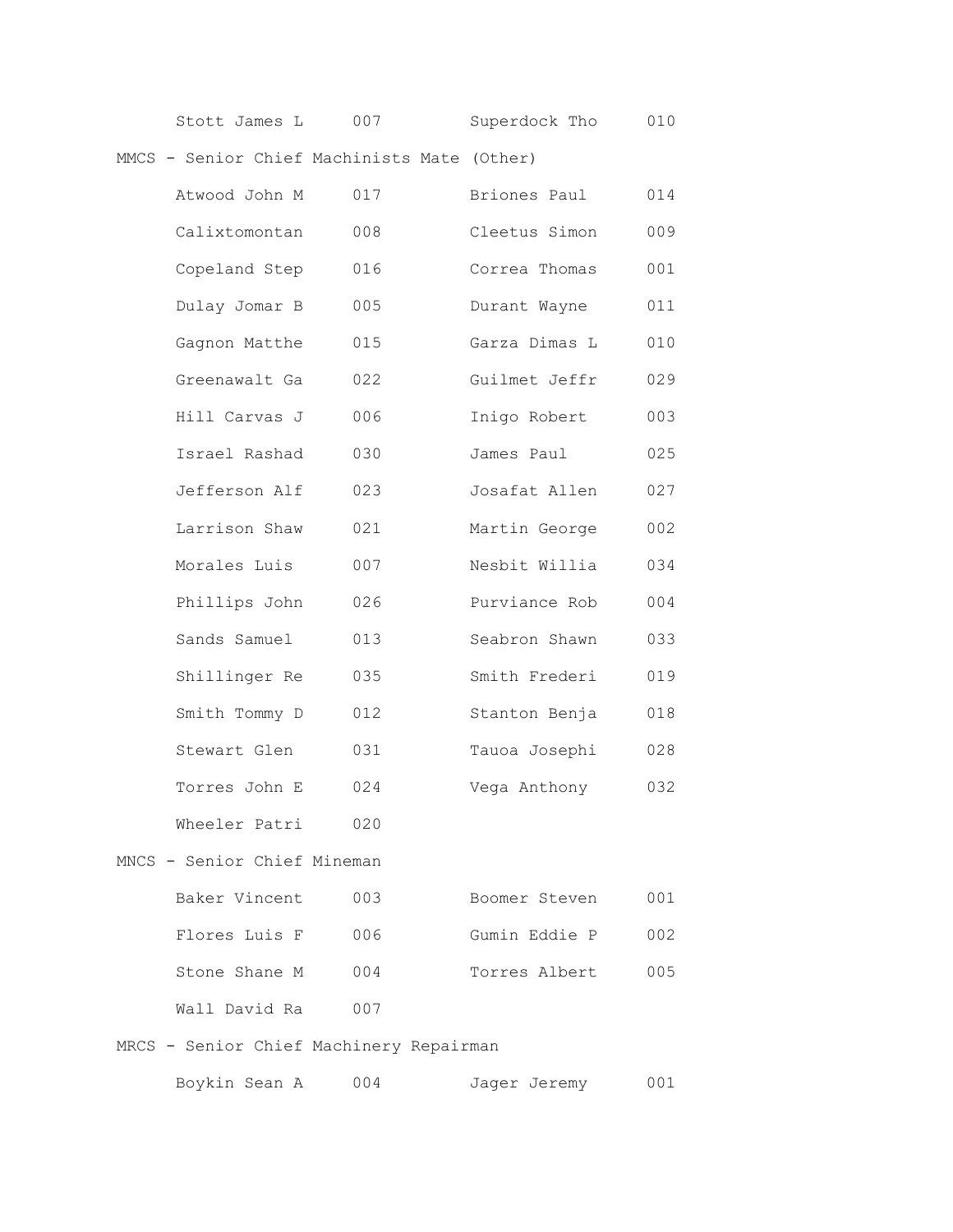| 002<br>Keller Matthe | Morrow Kelly | 003 |
|----------------------|--------------|-----|
|----------------------|--------------|-----|

MTCS - Senior Chief Missile Technician

| Adams Carl Wa | 016 | Andrews Justi | 017 |
|---------------|-----|---------------|-----|
| Appel Derick  | 005 | Brophy Cody D | 003 |
| Christ Jason  | 011 | Cooper Fredri | 004 |
| Fogle Jeremy  | 002 | Hartung Joshu | 015 |
| Hudson Ronald | 009 | Legaspi Mario | 013 |
| Milne Matthew | 006 | Moody Ryan Sc | 010 |
| Morris Joshua | 008 | Paris Matthew | 012 |
| Richoux Wesle | 007 | Schoene Anton | 001 |
| Vance Charles | 014 |               |     |

MUCS - Senior Chief Musician Special Band

| Bishop Meliss | 002 | Dembowski Lyn | 006 |
|---------------|-----|---------------|-----|
| Hassay Stephe | 001 | Loggins Greta | 005 |
| Oppenheim And | 004 | Parsons John  | 003 |

## MUCS - Senior Chief Musician Fleet Band

| Bogart David | 001 | Hudson Ryan S |  | 002 |
|--------------|-----|---------------|--|-----|
|              |     |               |  |     |

NCCS - Senior Chief Navy Counselor (Recruiter)

| Blake Christo | 015 | Broadwater Ch | 012 |
|---------------|-----|---------------|-----|
| Collins Josep | 014 | Hero Albert A | 013 |
| Jimenez Emir  | 003 | Joseph Rodne  | 007 |
| Mcnair Saleem | 006 | Nelson Derek  | 016 |
| Nurse Jerome  | 017 | Ortiz Manuel  | 004 |
| Valenciahered | 010 | Vanhorn Jason | 009 |
| Vansickle Chr | 005 | Vargas John P | 008 |
| Walker Gary V | 002 | Whalen Jayson | 001 |
| Wingate Joshu | 011 |               |     |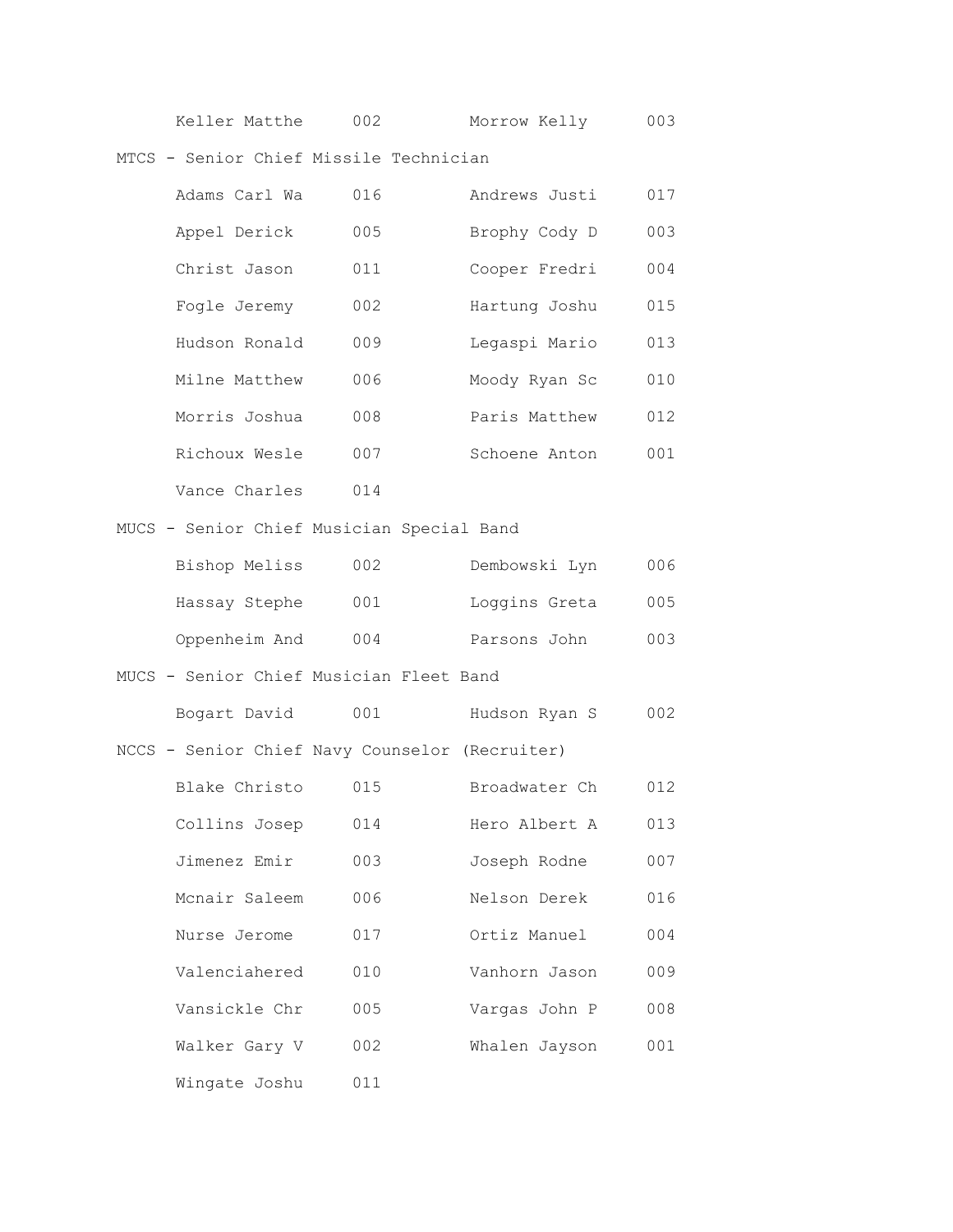NCCS - Senior Chief Navy Counselor (Counselor)

| Bell Marquez  | 010 | Dingler Jonat | 007  |
|---------------|-----|---------------|------|
| Gonzalez Jacq | 005 | Hutton Rachel | 009  |
| Kinstle Chris | 006 | Lamy Jean Her | 001  |
| Mcnicol Justi | 004 | Ramirezcruz Y | 002  |
| Rudy Laura An | 011 | Turner Tony D | 003  |
| Waqqoner Sara | 012 | Walker Kelly  | 008. |

NDCS - Senior Chief Navy Diver (Master Diver)

| Edwards Clint | 002 | Langley Ryan  | 006 |
|---------------|-----|---------------|-----|
| Montoya Rodri | 003 | Parsons Cletu | 001 |
| Timothy Chris | 004 |               |     |

NDCS - Senior Chief Navy Diver (First Class Diver)

| Dolan Christo | 007 | Glasscock Jon | 005 |
|---------------|-----|---------------|-----|
| Hegg Christop | 006 | Lowe Stephen  | 001 |
| Mette Jason R | 003 | Odermann Paul | 004 |
| Sawyer Mark W | 002 |               |     |

# OSCS - Senior Chief Operations Specialist

| Baltazar Hect | 040 | Barlow Tyrone | 024 |
|---------------|-----|---------------|-----|
| Beasley Jimmi | 018 | Bell Mark Don | 031 |
| Blakely Jerem | 036 | Buckner Andre | 016 |
| Calzadilla Jo | 008 | Chamberlin Er | 023 |
| Chisolm Isiah | 001 | Crawford Alfr | 030 |
| Davis Brad Ma | 004 | Davis Eron De | 038 |
| Douglas James | 012 | Dyer Michael  | 013 |
| Faqqett Ediso | 026 | Flores Iris N | 015 |
| Gomes Cortney | 007 | Harding Adam  | 021 |
| Herring Anton | 041 | Hughes Bradle | 029 |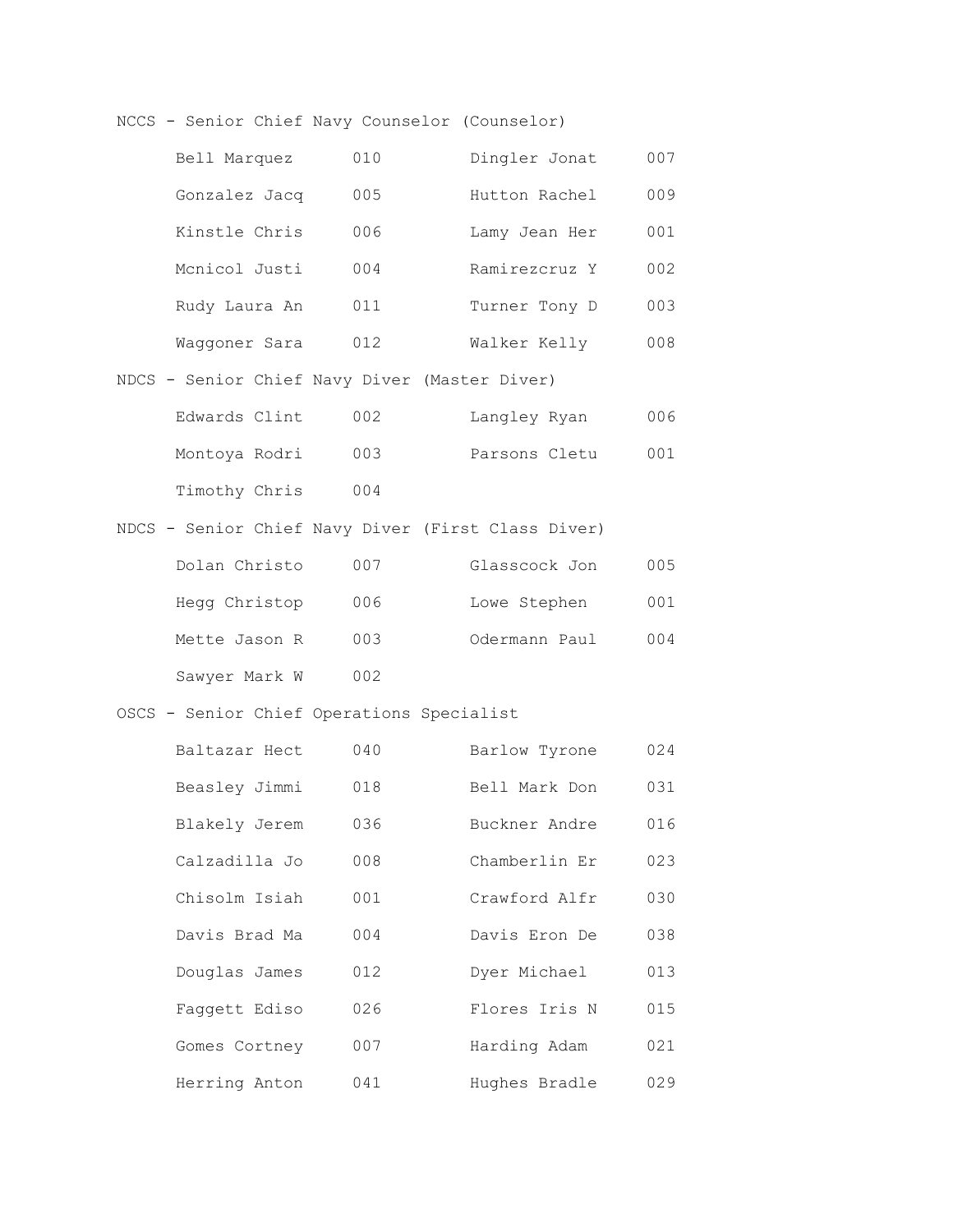| Jefferson She                            | 011 | Johnson Antho                                     | 046 |
|------------------------------------------|-----|---------------------------------------------------|-----|
| Johnson Desho                            | 019 | Joseph Nakish                                     | 035 |
| Kolb Michael                             | 043 | Lane Jonathan                                     | 006 |
| Larkin Peter                             | 028 | Lyons Erick A                                     | 050 |
| Mack Lashanda                            | 037 | Majors Alfred                                     | 002 |
| Maudsley Jame                            | 048 | Mclain Scotti                                     | 025 |
| Mitchell Jame                            | 003 | Morton Kennet                                     | 051 |
| Orris Louis R                            | 044 | Osterberg Dan                                     | 047 |
| Padron Efrain                            | 014 | Pashkevich Kr                                     | 022 |
| Perry Demetri                            | 045 | Pryer Gary Wa                                     | 005 |
| Rau Timothy E                            | 027 | Robinson Rano                                     | 042 |
| Roysdon John                             | 033 | Siler Adam Ro                                     | 039 |
| Stevens Ronni                            | 009 | Thomas Christ                                     | 020 |
| Thomes Erik J                            | 032 | Tukes Paula A                                     | 034 |
| Vance Timothy                            | 017 | Weaver Lucas                                      | 049 |
| Witkemper Chr                            | 010 |                                                   |     |
|                                          |     | PRCS - Senior Chief Aircrew Survival Equipmentman |     |
| Endicott Jame                            | 002 | Gray Stuart R                                     | 006 |
| Michleski Tob                            | 001 | Sherman Keith                                     | 003 |
| Sieber Charle 005                        |     | Wassberg Clar                                     | 004 |
| PSCS - Senior Chief Personnel Specialist |     |                                                   |     |
| Hines Corye D                            | 002 | Mitchell Jasp                                     | 005 |
| Reaves Errily 006                        |     | Schornak Benn                                     | 004 |
| Sookram Devan                            | 003 | Velez Iris Ya                                     | 001 |
| QMCS - Senior Chief Quartermaster        |     |                                                   |     |
| Alvarado Dona                            | 002 | Brewer Jeffre                                     | 006 |
| Dorner Christ                            | 009 | Holder Hal El                                     | 005 |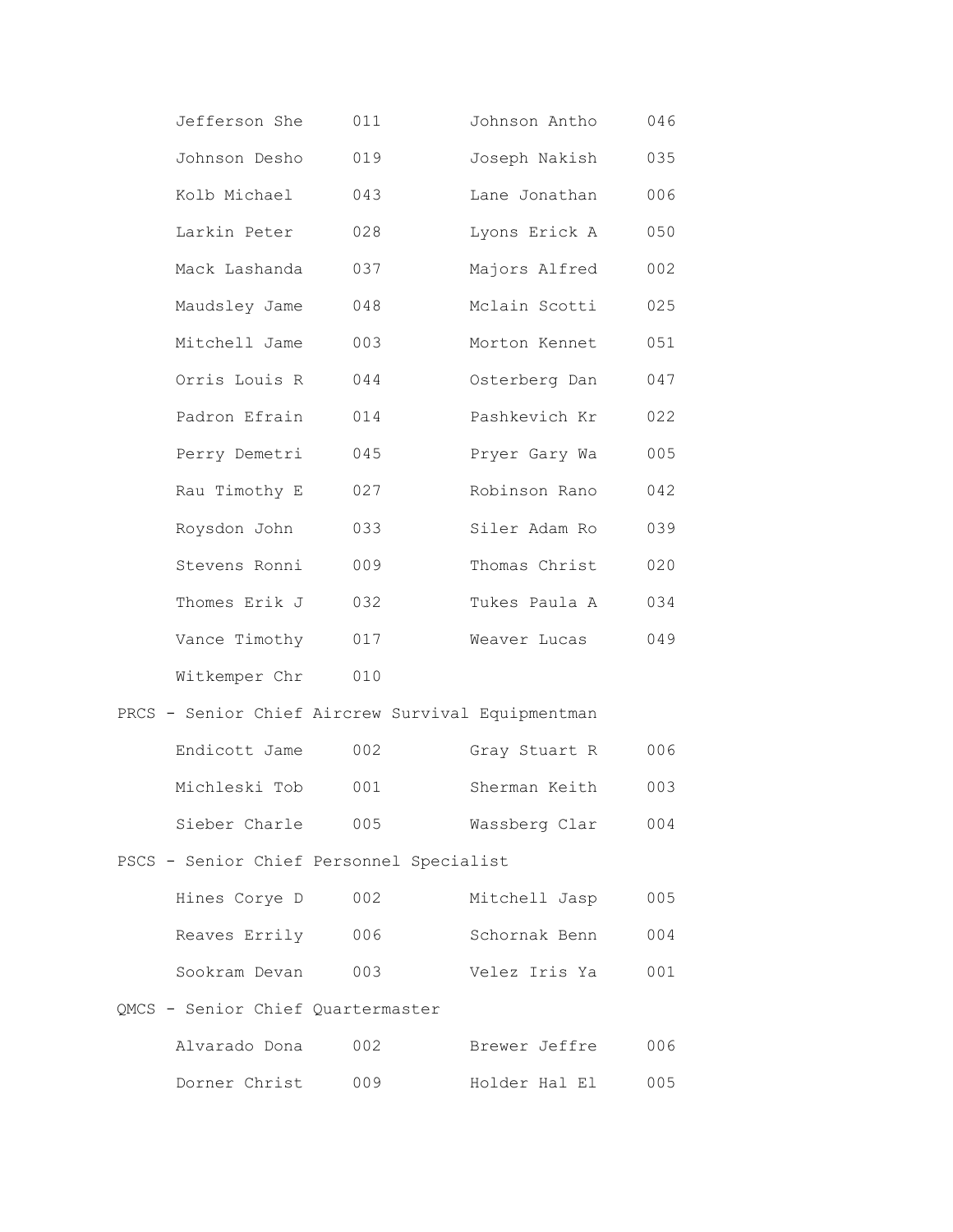| Lovell Patric | 003 | Maxwell Jeffr | 008 |
|---------------|-----|---------------|-----|
| Mihaylovski A | 007 | Murray Christ | 010 |
| Rosinski Migu | 001 | Smith Nichola | 004 |

# RPCS - Senior Chief Religious Program Specialist Bradley Melan 001 Kitson Jennif 002 Ponder Stanle 003

|               |     | SBCS - Senior Chief Special Warfare Boat Operator |     |
|---------------|-----|---------------------------------------------------|-----|
| Chivas Justin | 003 | Overley John                                      | 002 |
| Radford James | 001 | Shortridge St                                     | 004 |

## SHCS - Senior Chief Ships Serviceman

| Angius Victor | 006 | Gutierrezherr | 003 |
|---------------|-----|---------------|-----|
| Horne Johnnif | 002 | Kamara Tigida | 001 |
| Lopezornelas  | 004 | Ouamina Imron | 005 |
| Zhao Yan N    | 007 |               |     |

# SOCS - Senior Chief Special Warfare Operator

| Beaudoin John | 032 | Berkenfield D | 001 |
|---------------|-----|---------------|-----|
| Bertera Jonat | 036 | Bruni Peter J | 027 |
| Chuchro Jack  | 019 | Cudahy Devin  | 017 |
| Doty Adam Chr | 026 | Doyle Lawren  | 030 |
| Duker Matthew | 023 | Echols Jonath | 035 |
| Garcia Ronald | 037 | Glowinkowski  | 040 |
| Hake Gregory  | 013 | Hasby Matthew | 033 |
| Huertas Julio | 009 | Jacoby Dale E | 018 |
| Kerr Christop | 038 | Lee Kekoa Tai | 002 |
| Lincoln Grego | 016 | Mangini Kevin | 034 |
| Milliken Kyle | 031 | Morrell Jacob | 025 |
| Mouras Michae | 015 | Oliva Thomas  | 012 |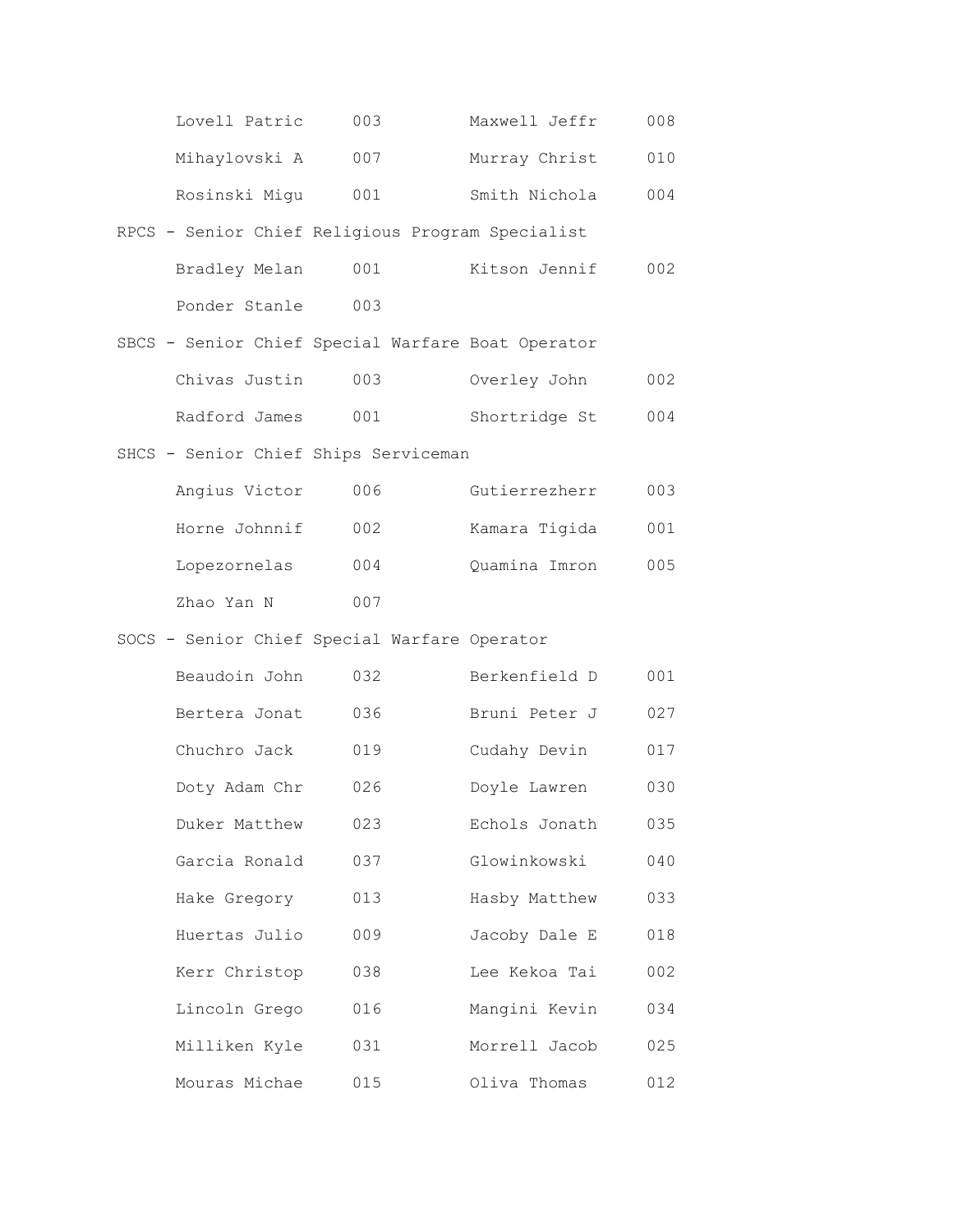| Peyton Michae | 022 | Peyton Stephe | 014 |
|---------------|-----|---------------|-----|
| Pope Kevin Mi | 024 | Raynor Steven | 041 |
| Reinwand Cale | 008 | Rhinelander B | 003 |
| Riddel Jon Mc | 006 | Schaumburg Ad | 021 |
| Schoeni Steve | 011 | Singer Brian  | 010 |
| Smith Adam Ja | 039 | Stahly Aric M | 029 |
| Tinsley Harri | 004 | Treskon Jerem | 007 |
| Unruh Lance L | 020 | Urueta Mario  | 028 |

### STGCS - Senior Chief Sonar Technician Surface

| Alvis Bradley | 016 | Ashley Jason  | 008 |
|---------------|-----|---------------|-----|
| Benavidez Ala | 005 | Chapa Ismael  | 017 |
| Chianese Just | 011 | Clauson Nicho | 007 |
| Duncan Nichol | 012 | Gibson David  | 003 |
| Hoban Thomas  | 014 | Jessee Jeremy | 013 |
| Mckenny Mark  | 004 | Millaway Jame | 001 |
| Moro Steven J | 018 | Nichols Johnn | 010 |
| Snyder Ivan J | 009 | Soutier Timot | 006 |
| Tamayo Jose A | 015 | Wells Ouentin | 002 |

### STSCS - Senior Chief Sonar Technician Submarine

| Bangert Joshu | 012 | Butler Charle | 017 |
|---------------|-----|---------------|-----|
| Chahanovich D | 003 | Chelette Case | 013 |
| Felt Hamilton | 011 | Fraley Jason  | 007 |
| Gonzalez Dann | 006 | Jump Laurence | 009 |
| Lapham Richar | 004 | Martinez Phil | 014 |
| Mckown Neil E | 002 | Moulthrop Chr | 015 |
| Neff Douglas  | 010 | Speh Anthony  | 016 |
| Steakley Jona | 018 | Stockwell And | 005 |